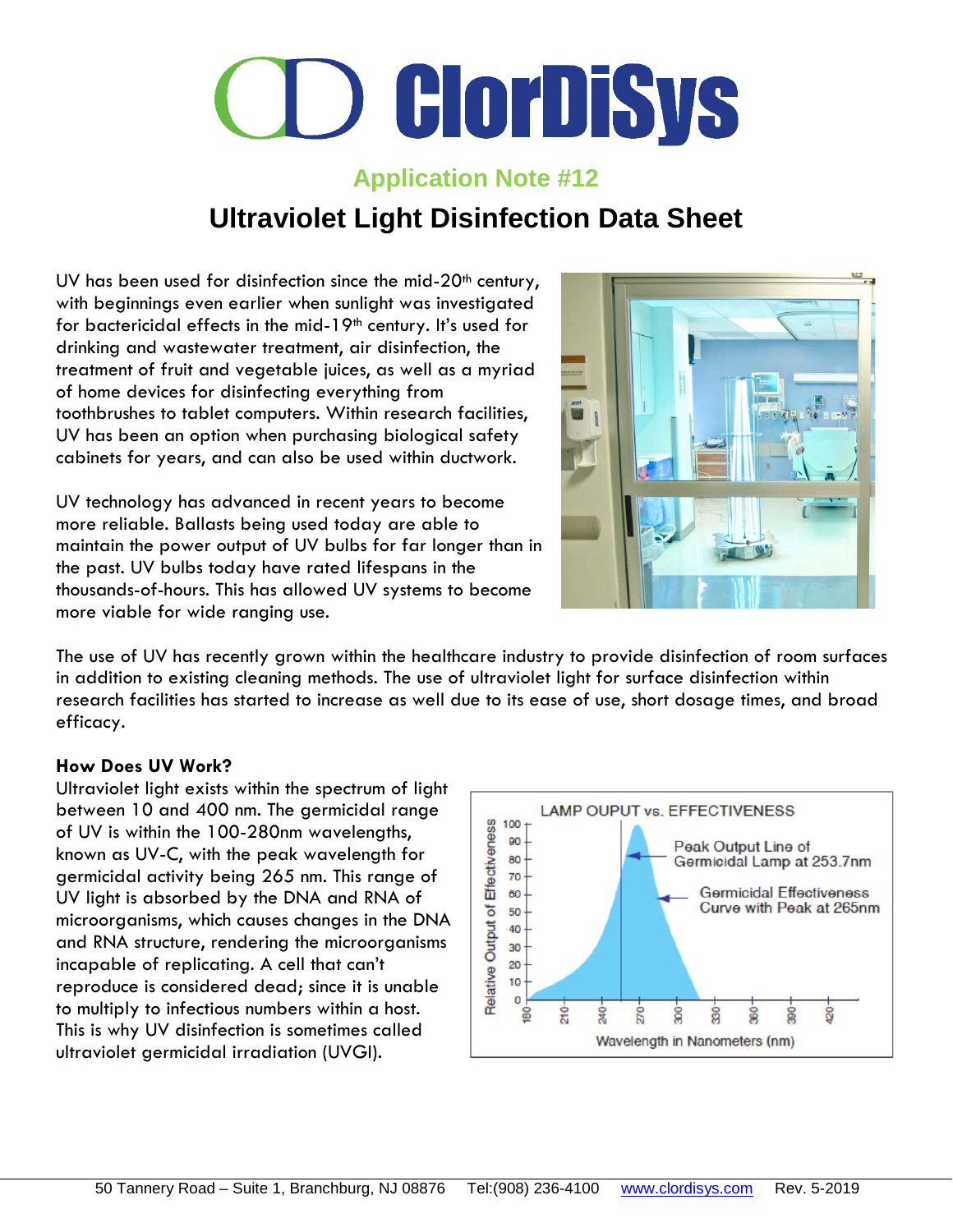# **O ClorDiSys**

Our UV systems use low-pressure, mercury-arc germicidal lamps which are designed to produce the highest amounts of UV radiation where 90% of energy is typically generated at 254nm. This radiation is very close to the peak of the germicidal effectiveness curve of 265nm, the most lethal wavelength to microorganisms.



### **What is UV Effective Against?**

UV has been proven effective against a broad spectrum of microorganisms. Viruses contain RNA or DNA and are thus susceptible to irradiation. Bacteria and fungi both contain DNA and are similarly vulnerable to UV light. Spores are also susceptible to UV. With the longstanding use of UV for disinfection, there is a plethora of information regarding dosages necessary to inactivate different microorganisms. Bacteria are generally easier to inactivate than viruses, with fungi and spores being even harder to inactivate with UV. **Please see Appendix 2 for a list of microorganisms against which UV-C is effective.**

### **Safety**

As UV-C provides radiation, it is not safe to be in the room while UV-C disinfection is taking place. UV-C is classified as "reasonably anticipated to be a human carcinogen" by the National Toxicology Program. It presents a hazard to skin and eyes, so direct exposure to UV-C is always to be avoided. UV-C is blocked by a number of materials, including glass (but not quartz glass) and most clear plastics, so it is possible to safely observe a UV-C system if you are looking through a window. UV-C provides residue free disinfection, so there is no concern over dangerous residues that need to be wiped down or neutralized after the disinfection occurs. The process is environmentally friendly in that there are no dangerous or toxic chemicals that require specialized storage or handling. Since no chemicals are added to the air/water, there are no process byproducts to be concerned with. The UV bulbs do not require special handling or disposal either, making the system a green alternative to chemical disinfectants.

### **Benefits**

While there are definite limitations to UV-C disinfection technologies, there are many benefits as well. Disinfection times are fast, with a typical disinfection cycle lasting about 15 minutes. This allows for extremely fast turnover times for rooms or other spaces being disinfected. Due to its simplicity, UV-C disinfection is extremely easy to understand. All surfaces within a certain distance will observe an assured level of disinfection in a certain amount of time as long as the light is not blocked from shining on that surface. It becomes very easy to plan the use of a UV-C disinfection system when the parameters and limitations are easily established and understood.

There is no need to establish air flow patterns with UV-C as you would with a fogging system. Nor is there a need to isolate rooms from HVAC systems or seal doors. This, along with the lack of chemical mixture, makes the preparation time quick to setup and start a UV-C disinfection cycle.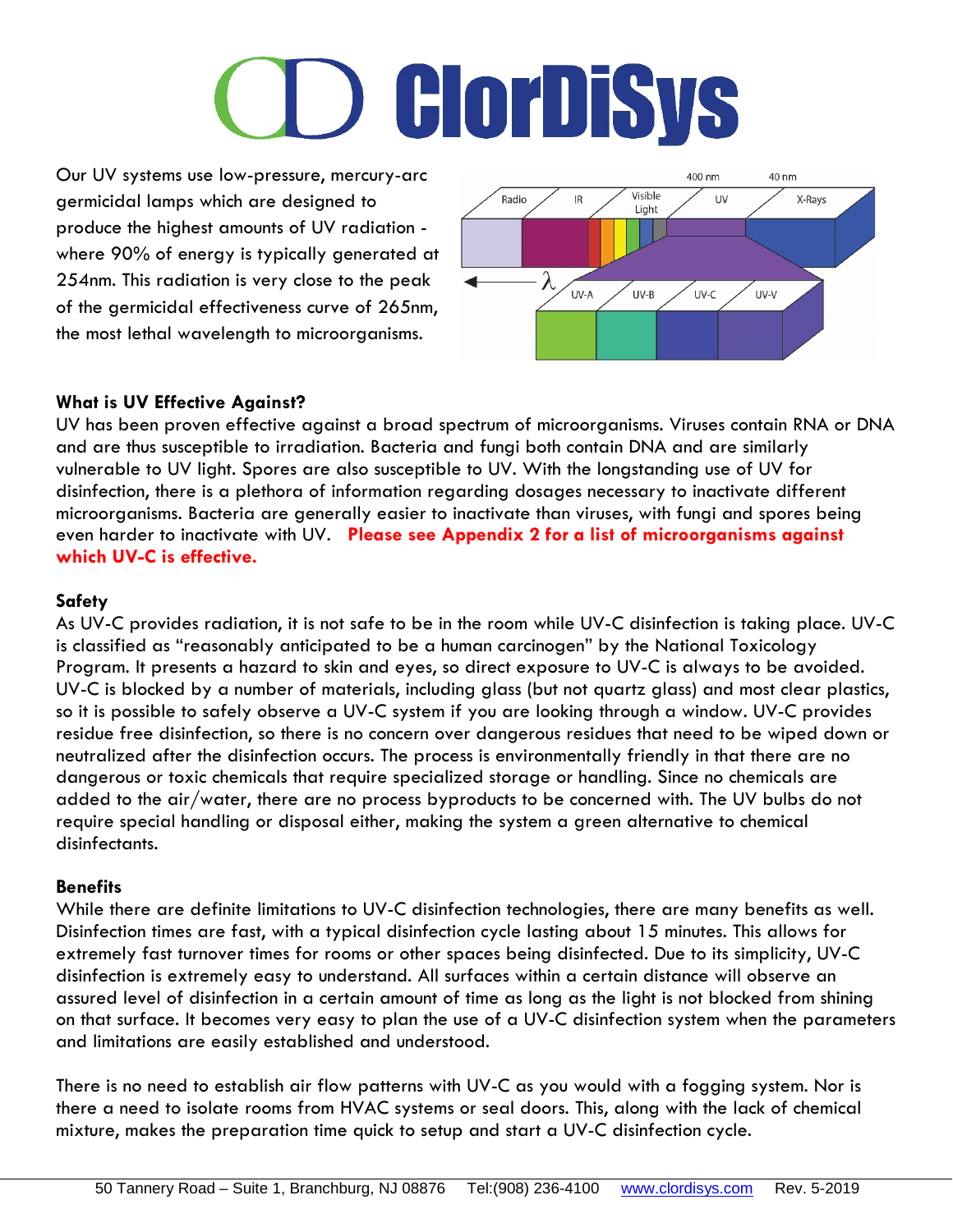### **D GlorDiSys**

The cost to run UV systems is very low, as systems are powered by regular wall outlets. With that, a typical UV-C treatment costs under two cents. UV systems also require little maintenance and upkeep due to their simplistic nature. UV bulbs last thousands of hours at their peak output, limiting the need for routine consumable change out and maintenance.

### **Drawbacks**

While UV is effective at inactivating a wide range of microorganisms, there are limitations for its use. As it involves light waves, UV operates in a "line-of-sight" fashion, only irradiating surfaces within its sightlines. Surfaces can be blocked from the light if objects are in the way, much like a beach umbrella offering protection from the sun. These areas that become blocked from the UV light are commonly referred to as shadow areas. Surfaces in these shadow areas do not receive adequate disinfection as UV light does not have the ability to reflect well off surfaces. Shadow areas are typically dealt with by moving the UV light source to a second position to accommodate disinfection of the surfaces blocked from UV disinfection the first time.

Distance also plays a factor into the efficacy of UV light. The strength of the UV-C light decreases the further away it gets from the light source, following the inverse square law. This means that at twice the distance, the UV-C will have  $\frac{1}{4}$  of its power that was present at the original reference point. This relationship limits how far a single source of UV light is effective before it is too weak to provide adequate disinfection. Most systems deal with this by quantifying their UV-C output at a given distance, and using that distance to generate treatment times. Sensors are available which can measure the UV-C output of the UV systems at any location, such that adequate treatment times can be interpreted for that specific location.

UV light does not penetrate well into organic materials, so for best results UV-C should be used after a standard cleaning of the room to remove any organic materials from surfaces.

### **Applications**

UV light can safely be used for a variety of disinfection applications. Systems are available to disinfect rooms and high touch areas, ambulances and other emergency service vehicles, ductwork, tools equipment inside a disinfection chamber, continuous UV-C pass-through conveyors, and many other applications. It has long been available for biological safety cabinet disinfection and home water treatment as well. It provides a chemical free method of disinfecting soundproofing materials that are traditionally chemically incompatible.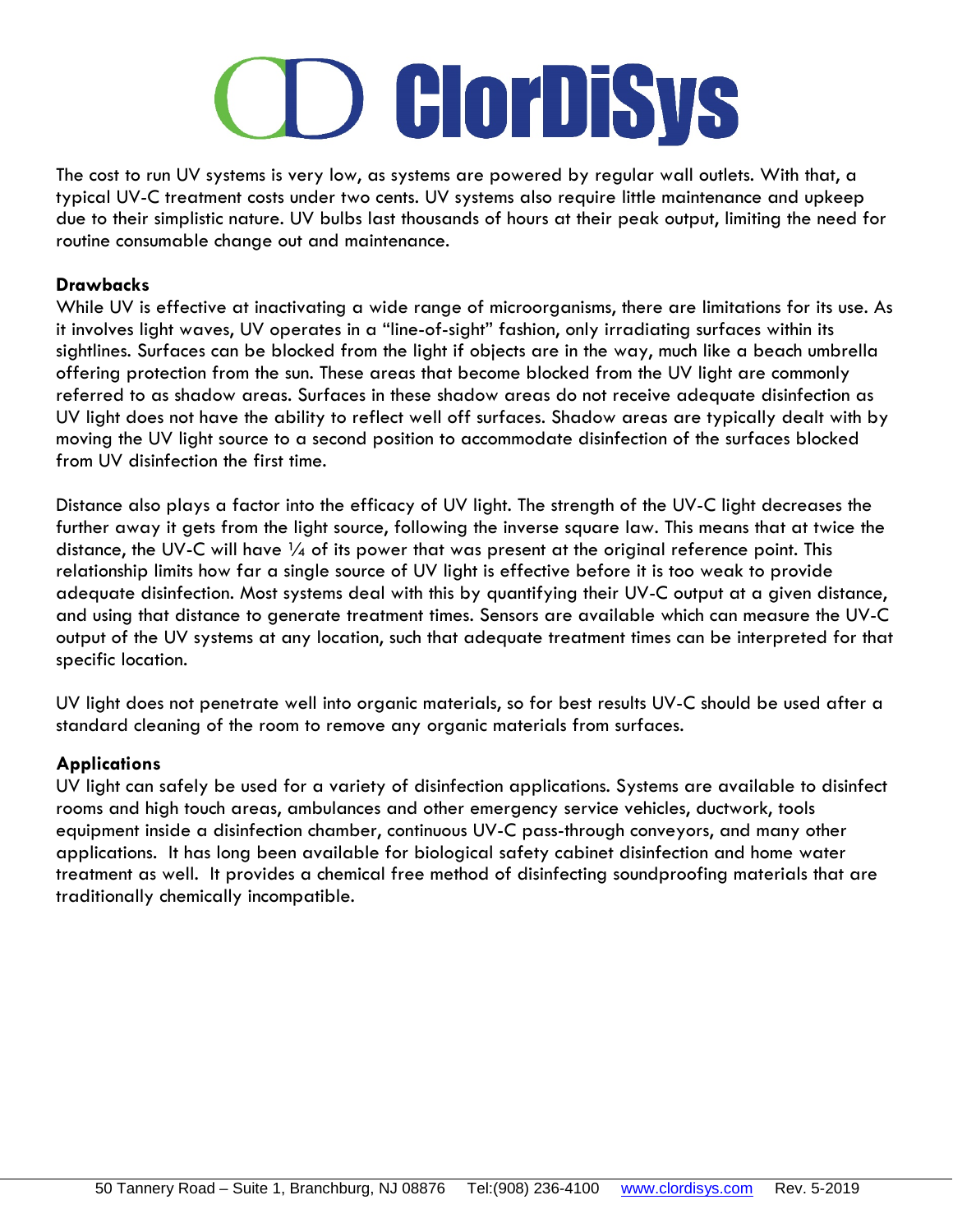### **Appendix 1 – Historical Use of UV Light for Disinfection**

For the past 100 years science has recognized the bactericide effects of the ultraviolet area of the electromagnetic spectrum. Below are some key contributions over the years:

- **1855** Arloing and Daclaux demonstrated sunlight killed Bacillus anthracis and Tyrothrix scaber
- **1877** Downes and Blunt reported bacteria were inactivated by sunlight violet blue spectrum most effective
- **1889** Widmark confirmed UV rays from arc lamps were responsible for inactivation
- **1892** Geisler used a prism and heliostat to show sunlight and electric arc lamps are lethal to Bacillus Typhosus
- **1903** Banard and Morgan determined UV spectrum 226-328 nm is biocidal
- **1932** Ehris and Noethling isolated biocidal spectrum to 253.7 nm

**1957** Riley proves effectiveness for Tb control

- **1994** CDC acknowledges UV effectiveness for Tb control
- 1999 WHO recommends UVGI for Tb control

### **Appendix 2 – Ultraviolet Light Exposure Dosage**

The degree of inactivation by ultraviolet radiation is directly related to the UV dose applied. The UV dose is the product of UV intensity [I] (expressed as energy per unit surface area) and exposure time  $[T]$ .

```
Therefore: DOSE = I \times T
```
This dose, sometimes referred to as fluence, is commonly expressed as millijoule per square centimeter  $(mJ/cm<sup>2</sup>)$ . The units " $J/m<sup>2</sup>$ " are used in most parts of the world except for North America, where "mJ/cm2" are used.

The reduction of micro-organisms is classified using a logarithmic scale. A single log reduction is a 90% reduction of organisms. A two log reduction is a 99% reduction of organisms, followed by a three log reduction (99.9%), etc. The UV-C exposure dosage needed for each level of reduction is shown in the table along with the published reference where the data came from.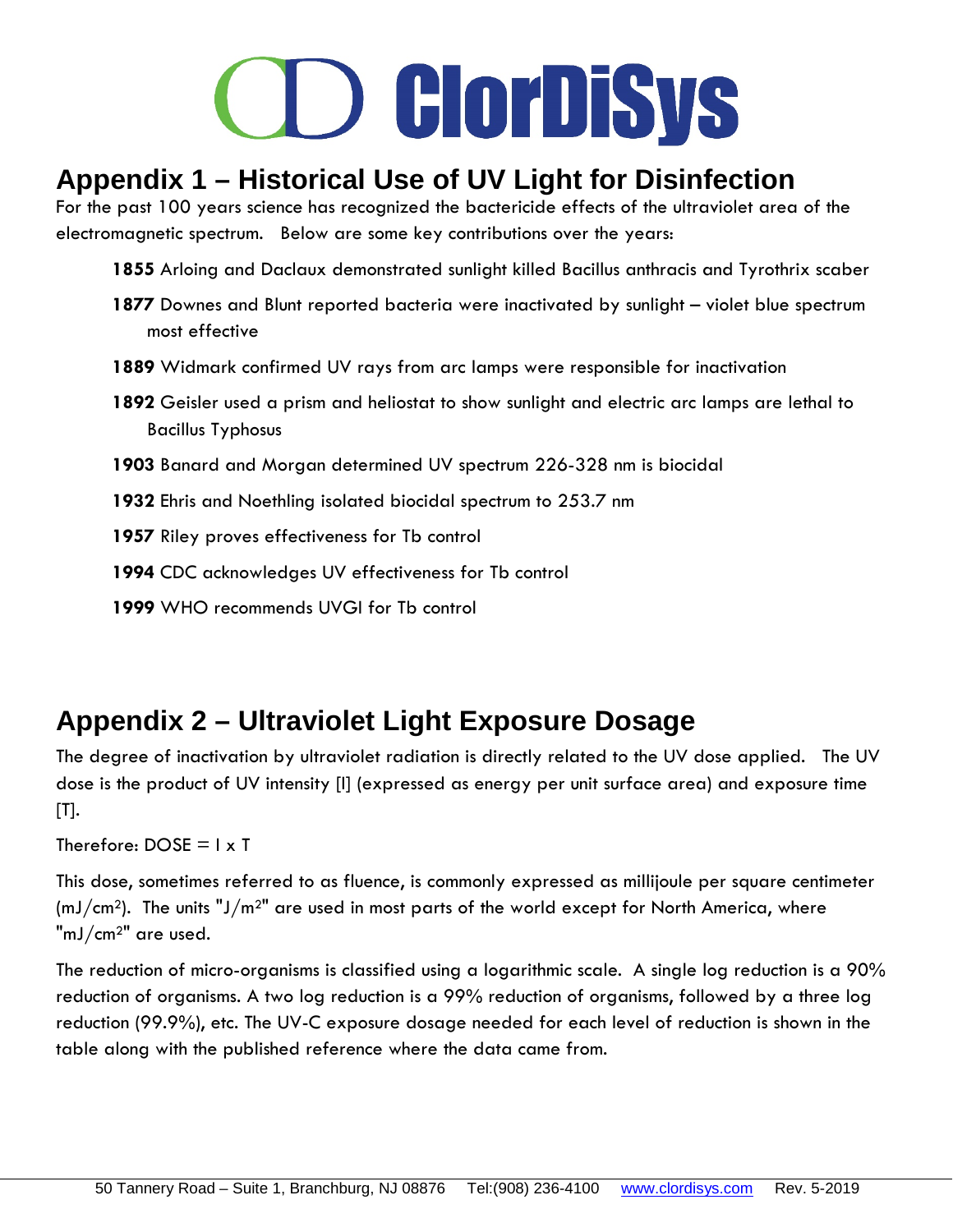| UV Dose (Fluence) (mJ/cm2) for a given Log Reduction without photo-reactivation |           |                |                |       |                |      |     |                |                           |
|---------------------------------------------------------------------------------|-----------|----------------|----------------|-------|----------------|------|-----|----------------|---------------------------|
|                                                                                 | Lamp      |                |                |       |                |      |     |                |                           |
|                                                                                 | Type      | $\overline{1}$ | $\overline{2}$ | 3     | $\overline{4}$ | 5    | 6   | $\overline{7}$ | Reference                 |
| <b>Spore</b>                                                                    |           |                |                |       |                |      |     |                |                           |
| Bacillus anthracis spores - Anthrax spores                                      | N/A       | 24.32          | 46.2           |       |                |      |     |                | Light Sources Inc. 2014   |
| Bacillus magaterium sp. (spores)                                                | N/A       | 2.73           | 5.2            |       |                |      |     |                | Light Sources Inc. 2014   |
| Bacillus subtilis ATCC6633                                                      | N/A       | 36             | 48.6           | 61    | 78             |      |     |                | Chang et al. 1985         |
| Bacillus subtilis ATCC6633                                                      | LP        | 24             | 35             | 47    | 79             |      |     |                | Mamane-Gravetz and        |
|                                                                                 |           |                |                |       |                |      |     |                | Linden 2004               |
| Bacillus subtilis ATCC6633                                                      | LP        | 22             | 38             | $>50$ |                |      |     |                | Sommer et al. 1998        |
| Bacillus subtilis ATCC6633                                                      | LP        | 20             | 39             | 60    | 81             |      |     |                | Sommer et al. 1999        |
| Bacillus subtilis WN626                                                         | LP        | 0.4            | 0.9            | 1.3   | $\overline{2}$ |      |     |                | Marshall et al., 2003     |
| <b>Bacillus subtilis spores</b>                                                 | N/A       | 11.6           | 22.0           |       |                |      |     |                | Light Sources Inc. 2014   |
| Bacillus anthracis - Anthrax                                                    |           | 4.52           | 9.04           | 13.56 | 18.08          |      |     |                | UV-Light.co.UK            |
| Bacillus anthracis spores - Anthrax spores                                      |           | 24.32          | 48.64          | 72.96 | 97.28          |      |     |                | UV-Light.co.UK            |
| Bacillus magaterium sp. (spores)                                                |           | 2.73           | 5.46           | 8.19  | 10.92          |      |     |                | UV-Light.co.UK            |
| Bacillus magaterium sp. (veg.)                                                  |           | 1.3            | 2.6            | 3.9   | 5.2            |      |     |                | UV-Light.co.UK            |
| <b>Bacillus paratyphusus</b>                                                    |           | 3.2            | 6.4            | 9.6   | 12.8           |      |     |                | UV-Light.co.UK            |
| <b>Bacillus subtilis spores</b>                                                 |           | 11.6           | 23.2           | 34.8  | 46.4           |      |     |                | UV-Light.co.UK            |
| <b>Bacillus subtilis</b>                                                        |           | 5.8            | 11.6           | 17.4  | 23.2           |      |     |                | UV-Light.co.UK            |
| Clostridium difficile (C. difficile or C. diff)                                 |           | 6.0            | 12.0           | 18.0  | 24.0           |      |     |                | UV-Light.co.UK            |
| Clostridium tetani                                                              |           | 13.0           | 26.0           | 39.0  | 52.0           |      |     |                | UV-Light.co.UK            |
| <b>Bacterium</b>                                                                |           |                |                |       |                |      |     |                |                           |
| Aeromonas salmonicida                                                           | LP        | 1.5            | 2.7            | 3.1   | 5.9            |      |     |                | Liltved and Landfald 1996 |
| Aeromonas hydrophila ATCC7966                                                   | LP        | 1.1            | 2.6            | 3.9   | 5              | 6.7  | 8.6 |                | Wilson et al. 1992        |
| Bacillus anthracis - Anthrax                                                    | N/A       | 4.52           | 8.7            |       |                |      |     |                | Light Sources Inc. 2014   |
| Bacillus magaterium sp. (veg.)                                                  | N/A       | 1.3            | 2.5            |       |                |      |     |                | Light Sources Inc. 2014   |
| <b>Bacillus paratyphusus</b>                                                    | N/A       | 3.2            | 6.1            |       |                |      |     |                | Light Sources Inc. 2014   |
| <b>Bacillus subtilis</b>                                                        | N/A       | 5.8            | 11.0           |       |                |      |     |                | Light Sources Inc. 2014   |
| Campylobacter jejuni ATCC 43429                                                 | LP        | 1.6            | 3.4            | 4     | 4.6            | 5.9  |     |                | Wilson et al. 1992        |
| Citrobacter diversus                                                            | LP        | 5              | $\overline{7}$ | 9     | 11.5           | 13   |     |                | Giese and Darby 2000      |
| Citrobacter freundii                                                            | LP        | 5              | 9              | 13    |                |      |     |                | Giese and Darby 2000      |
| Clostridium tetani                                                              | N/A       | 13.0           | 22.0           |       |                |      |     |                | Light Sources Inc. 2014   |
| Corynebacterium diphtheriae                                                     | N/A       | 3.37           | 6.51           |       |                |      |     |                | Light Sources Inc. 2014   |
| Corynebacterium diphtheriae                                                     |           | 3.37           | 6.74           | 10.11 | 13.48          |      |     |                | UV-Light.co.UK            |
| Ebertelia typhosa                                                               | N/A       | 2.14           | 4.1            |       |                |      |     |                | Light Sources Inc. 2014V  |
| Ebertelia typhosa                                                               |           | 2.14           | 4.28           | 6.42  | 8.56           |      |     |                | UV-Light.co.UK            |
| Escherichia coli<br>O157:H7 CCUG 29193                                          | LP        | 3.5            | 4.7            | 5.5   | 7              |      |     |                | Sommer et al. 2000        |
| Escherichia coli<br>O157:H7 CCUG 29197                                          | LP        | 2.5            | 3              | 4.6   | 5              | 5.5  |     |                | Sommer et al. 2000        |
| Escherichia coli<br>O157:H7 CCUG 29199                                          | <b>LP</b> | 0.4            | 0.7            | 1     | 1.1            | 1.3  | 1.4 |                | Sommer et al. 2000        |
| Escherichia coli                                                                | <b>LP</b> | 1.5            | 2.8            | 4.1   | 5.6            | 6.8  |     |                | Wilson et al. 1992        |
| O157:H7 ATCC 43894<br>Escherichia coli                                          | N/A       | 3.0            | 6.6            |       |                |      |     |                | Light Sources Inc. 2014   |
|                                                                                 |           |                |                |       |                |      |     |                |                           |
| Escherichia coli ATCC 11229                                                     | N/A       | 2.5            | 3              | 3.5   | 5              | 10   | 15  |                | Harris et al. 1987        |
| Escherichia coli                                                                |           | 3.00           | 6.0            | 9.0   | 12.0           |      |     |                | UV-Light.co.UK            |
| Escherichia coli ATCC 11229                                                     | N/A       | 3              | 4.8            | 6.7   | 8.4            | 10.5 |     |                | Chang et al. 1985         |
| Escherichia coli ATCC 11229                                                     | LP.       | $<$ 5          | 5.5            | 6.5   | 7.7            | 10   |     |                | Zimmer et al. 2002        |
| Escherichia coli ATCC 11229                                                     | MP        | $<$ 3          | $<$ 3          | $<$ 3 | $<$ 3          | 8    |     |                | Zimmer et al. 2002        |
| Escherichia coli ATCC 11229                                                     | LP        | $\overline{7}$ | 8              | 9     | 11             | 12   |     |                | Hoyer 1998                |

50 Tannery Road – Suite 1, Branchburg, NJ 08876 Tel:(908) 236-4100 [www.clordisys.com](http://www.clordisys.com/) Rev. 5-2019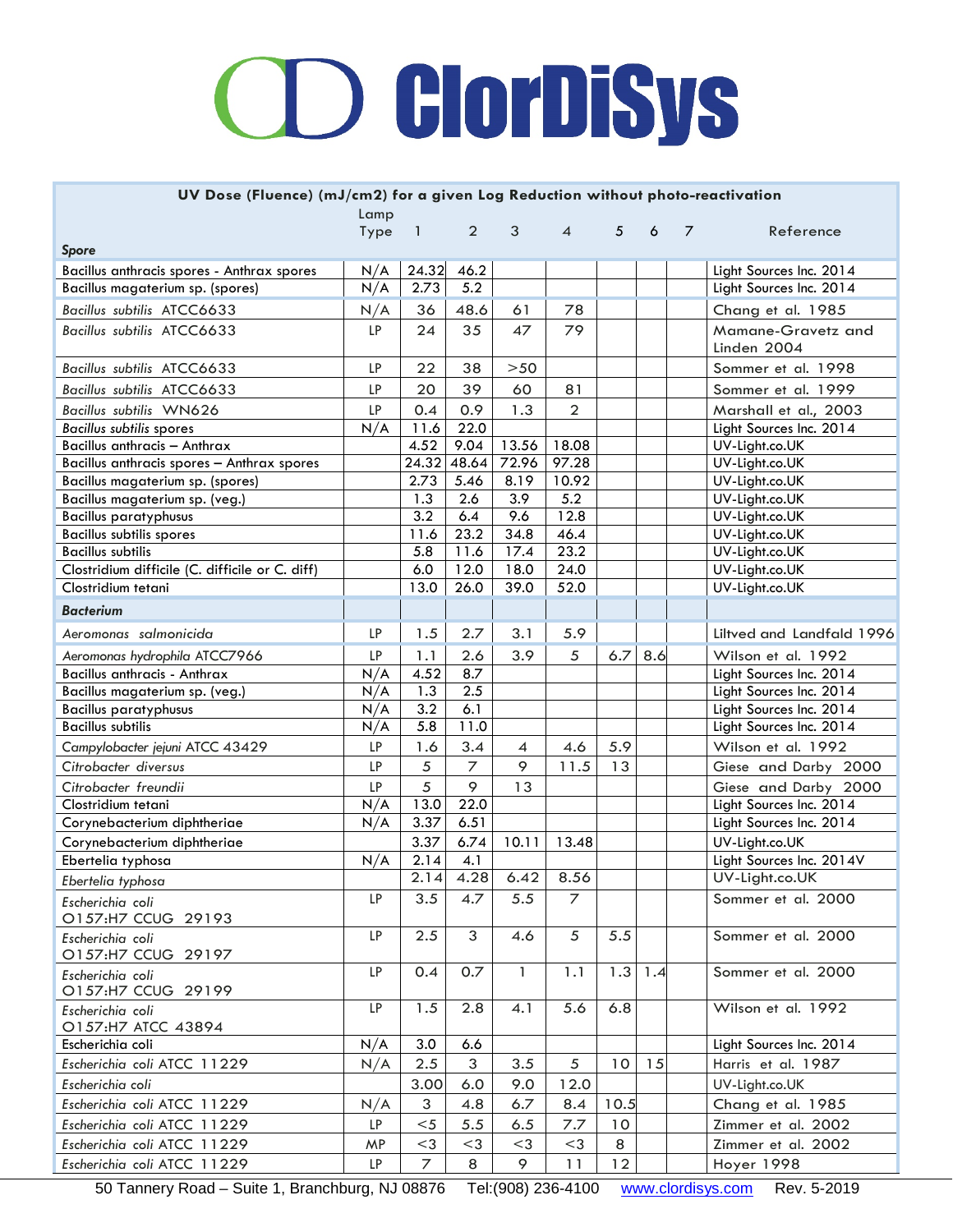# **D GlorDiSys**

#### **UV Dose (Fluence) (mJ/cm2) for a given Log Reduction without photo-reactivation**

|                                           | Lamp       |                  |                |                |                |                |     |    |                                           |
|-------------------------------------------|------------|------------------|----------------|----------------|----------------|----------------|-----|----|-------------------------------------------|
|                                           | Type       | 1                | $\overline{2}$ | 3              | 4              | 5              | 6   | 7  | Reference                                 |
| Escherichia coli ATCC 11229               | LP         | 3.5              | 4.7            | 5.5            | 6.5            | 7.5            | 9.6 |    | Sommer et al. 2000                        |
| Escherichia coli ATCC 11229               | LP         | Gff6             | 6.5            | $\overline{7}$ | 8              | 9              | 10  |    | Sommer et al. 1998                        |
| Escherichia coli ATCC 11303               | LP         | $\overline{4}$   | 6              | 9              | 10             | 13             | 15  | 19 | Wu et al. 2005                            |
| Escherichia coli ATCC 25922               | LP         | 6                | 6.5            | $\overline{z}$ | 8              | 9              | 10  |    | Sommer et al. 1998                        |
| Escherichia coli C                        | LP         | $\overline{2}$   | 3              | $\overline{4}$ | 5.6            | 6.5            | 8   |    | 10.7 Otaki et al. 2003                    |
| Escherichia coli K-12 IFO3301             | LP&<br>MP  | $\overline{2}$   | 4              | 6              | $\overline{7}$ | 8.5            |     |    | Oguma et al. 2002                         |
| Escherichia coli K-12 IFO3301             | LP &<br>MP | 2.2              | 4.4            | 6.7            | 8.9            | 11.0           |     |    | Oguma et al. 2004                         |
| Escherichia coli K-12 IFO3301             | LP         | 1.5              | $\overline{2}$ | 3.5            | 4.2            | 5.5            | 6.2 |    | Otaki et al. 2003                         |
| Escherichia coli O157:H7                  | LP         | 1.5              | 3              | 4.5            | 6              |                |     |    | Tosa and Hirata 1999                      |
| Escherichia coli O157:H7                  | LP         | $<$ 2            | $2$            | 2.5            | $\overline{4}$ | 8              | 17  |    | Yaun et al. 2003                          |
| Escherichia coli O25:K98:NM               | LP         | 5                | 7.5            | 9              | 10             | 11.5           |     |    | Sommer et al. 2000                        |
| Escherichia coli O26                      | LP         | 5.4              | 8              | 10.5           | 12.8           |                |     |    | Tosa and Hirata 1999                      |
| Escherichia coli O50:H7                   | LP         | 2.5              | 3              |                | 4.5            | 5              | 6   |    |                                           |
|                                           |            |                  |                | 3.5            |                |                |     |    | Sommer et al. 2000                        |
| Escherichia coli O78:H11                  | LP         | $\overline{A}$   | 5              | 5.5            | 6              | $\overline{z}$ |     |    | Sommer et al. 2000                        |
| Escherichia coli Wild type                | LP         | 4.4              | 6.2            | 7.3            | 8.1            | 9.2            |     |    | Sommer et al. 1998                        |
| Halobacterium elongate ATCC33173          | LP         | 0.4              | 0.7            | $\mathbf{1}$   |                |                |     |    | Martin et al. 2000                        |
| Halobacterium salinarum ATCC43214         | LP         | 12               | 15             | 17.5           | 20             |                |     |    | Martin et al. 2000                        |
| Klebsiella pneumoniae                     | LP         | 12               | 15             | 17.5           | 20             |                |     |    | Giese and Darby 2000                      |
| Klebsiella terrigena ATCC33257            | LP         | 4.6              | 6.7            | 8.9            | 11             |                |     |    | Wilson et al. 1992                        |
| Legionella pneumophila<br>ATCC33152       | MP         | 1.9              | 3.8            | 5.8            | 7.7            | 9.6            |     |    | Oguma et al. 2004                         |
| Legionella pneumophila ATCC 43660         | LP         | 3.1              | 5              | 6.9            | 9.4            |                |     |    | Wilson et al. 1992                        |
| Legionella pneumophila ATCC33152          | LP         | 1.6              | 3.2            | 4.8            | 6.4            | 8.0            |     |    | Oguma et al. 2004                         |
| Leptospiracanicola - infectious Jaundice  | N/A        | 3.15             | 6.0            |                |                |                |     |    | Light Sources Inc. 2014                   |
| Leptospiracanicola - infectious Jaundice  |            | 3.15             | 6.3            | 9.45           | 12.6           |                |     |    | UV-Light.co.UK                            |
| Microccocus candidus                      | N/A        | 6.05             | 12.3           |                |                |                |     |    | Light Sources Inc. 2014                   |
| Microccocus candidus                      |            | 6.05             | 12.1           | 18.15          | 24.2           |                |     |    | UV-Light.co.UK                            |
| Microccocus sphaeroides                   | N/A        | 1.0              | 15.4           |                |                |                |     |    | Light Sources Inc. 2014                   |
| Microccocus sphaeroides                   |            | 1.0              | 2.0            | 3.0            | 4.0            |                |     |    | UV-Light.co.UK                            |
| Mycobacterium tuberculosis<br><b>MRSA</b> | N/A        | 6.2<br>3.2       | 10.0           |                | 12.8           |                |     |    | Light Sources Inc. 2014<br>UV-Light.co.UK |
| Mycobacterium tuberculosis                |            | 6.2              | 6.4<br>12.4    | 9.6<br>18.6    | 24.8           |                |     |    | UV-Light.co.UK                            |
| Neisseria catarrhalis                     | N/A        | 4.4              | 8.5            |                |                |                |     |    | Light Sources Inc. 2014                   |
| Neisseria catarrhalis                     |            | 4.4              | 8.8            | 13.2           | 17.6           |                |     |    | UV-Light.co.UK                            |
| Phytomonas tumefaciens                    | N/A        | 4.4              | 8.0            |                |                |                |     |    | Light Sources Inc. 2014                   |
| Phytomonas tumefaciens                    |            | 4.4              | 8.8            | 13.2           | 17.6           |                |     |    | UV-Light.co.UK                            |
| Proteus vulgaris                          | N/A        | 3.0              | 6.6            |                |                |                |     |    | Light Sources Inc. 2014                   |
| Proteus vulgaris                          |            | 3.0              | 6.0            | 9.0            | 12.0           |                |     |    | UV-Light.co.UK                            |
| Pseudomonas stutzeri                      | <b>UVB</b> | 100              | 150            | 195            | 230            |                |     |    | Joux et al. 1999                          |
| Pseudomonas aeruginosa                    | N/A        | 5.5              | 10.5           |                |                |                |     |    | Light Sources Inc. 2014                   |
| Pseudomonas fluorescens                   | N/A        | $3.\overline{5}$ | 6.6            |                |                |                |     |    | Light Sources Inc. 2014                   |
| Pseudomonas aeruginosa                    |            | 5.5              | 11.0           | 16.5           | 22.0           |                |     |    | UV-Light.co.UK                            |
| Pseudomonas fluorescens                   |            | 3.5              | 7.0            | 10.5           | 14.0           |                |     |    | UV-Light.co.UK                            |
| RB2256                                    | <b>UVB</b> | 175              | >300           |                |                |                |     |    | Joux et al. 1999                          |
| Salmonela paratyphi - Enteric fever       | N/A        | 3.2              | 6.1            |                |                |                |     |    | Light Sources Inc. 2014                   |
| Salmonella anatum (from human             | N/A        | 7.5              | 12             | 15             |                |                |     |    | Tosa and Hirata 1998                      |
| feces)                                    |            |                  |                |                |                |                |     |    |                                           |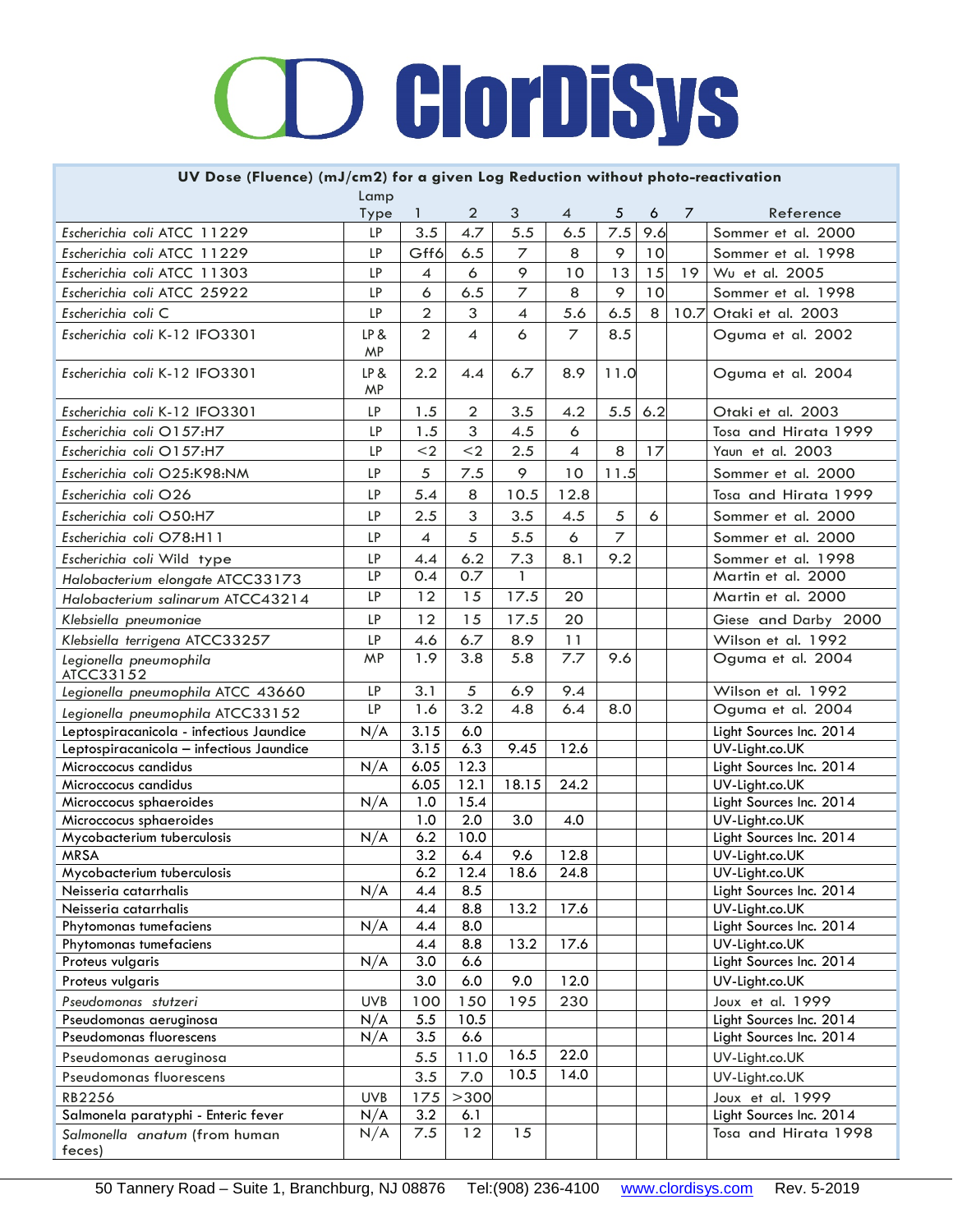#### **UV Dose (Fluence) (mJ/cm2) for a given Log Reduction without photo-reactivation**

| 2<br>3<br>7<br>Reference<br>4<br>5<br>6<br>$\overline{3.5}$<br>7.5<br>Tosa and Hirata 1998<br>Salmonella derby<br>N/A<br>(from human feces)<br>N/A<br>9<br>5<br>7<br>10<br>Tosa and Hirata 1998<br>Salmonella enteritidis<br>(from human feces)<br>N/A<br>$\overline{2}$<br>6<br>Tosa and Hirata 1998<br>4<br>Salmonella infantis<br>(from human feces)<br>$\overline{2}$<br>$\overline{z}$<br>29<br>LP<br>$2$<br>3.5<br>14<br>Yaun et al. 2003<br>Salmonella spp.<br>LP<br>1.8<br>4.8<br>8.2<br>Salmonella typhi ATCC 19430<br>6.4<br>Wilson et al. 1992<br>2.7<br>7.1<br>5.5<br>Salmonella typhi ATCC 6539<br>N/A<br>4.1<br>8.5<br>Chang et al. 1985<br>3.5<br>5<br>$\overline{2}$<br>9<br>Tosa and Hirata 1998<br>N/A<br>Salmonella typhimurium<br>(from human feces)<br>50<br>210<br>250<br>Salmonella typhimurium<br><b>UVB</b><br>100<br>175<br>Joux et al. 1999<br>3<br>11.5<br>22<br>LP<br>50<br>Maya et al. 2003<br>Salmonella typhimurium (in act. sludge)<br>Salmonella enteritidis<br>N/A<br>4.0<br>7.6<br>Light Sources Inc. 2014<br>15.2<br>8.0<br>Salmonella typhimurium<br>N/A<br>Light Sources Inc. 2014<br>2.15<br>Salmonella typhosa - Typhoid fever<br>N/A<br>4.1<br>Light Sources Inc. 2014<br>8.0<br>Salmonella enteritidis<br>4.0<br>12.0<br>16.0<br>UV-Light.co.UK<br>3.2<br>6.4<br>9.6<br>12.8<br>Salmonela paratyphi - Enteric fever<br>UV-Light.co.UK<br>2.15<br>4.3<br>6.45<br>8.6<br>Salmonella typhosa - Typhoid fever<br>UV-Light.co.UK<br>8.0<br>16.0<br>24.0<br>32.0<br>Salmonella typhimurium<br>UV-Light.co.UK<br>19.7<br>26.4<br>Light Sources Inc. 2014<br>Sarcina lutea<br>N/A<br>19.7<br>39.4<br>59.1<br>78.8<br>Sarcina lutea<br>UV-Light.co.UK<br>2.42<br>6.16<br>Light Sources Inc. 2014<br>N/A<br>Serratia marcescens<br>2.42<br>4.84<br>7.26<br>9.68<br>UV-Light.co.UK<br>Serratia marcescens<br>1.2<br>$\overline{2}$<br>0.5<br>3<br>5.1<br>LP<br>4<br>Wilson et al. 1992<br>Shigella dysenteriae ATCC29027<br>2.2<br>4.2<br>Light Sources Inc. 2014<br>Shigella dyseteriae - Dysentery<br>N/A<br>1.7<br>3.4<br>N/A<br>Shigella flexneri - Dysentery<br>Light Sources Inc. 2014<br>3.4<br>N/A<br>1.68<br>Light Sources Inc. 2014<br>Shigella paradysenteriae<br>3.2<br>4.9<br>Shigella sonnei ATCC9290<br>N/A<br>6.5<br>8.2<br>Chang et al. 1985<br>4.4<br>6.16<br>Spirillum rubrum<br>N/A<br>Light Sources Inc. 2014<br>8.8<br>4.4<br>13.2<br>UV-Light.co.UK<br>Spirillum rubrum<br>17.6<br>2.2<br>4.4<br>8.8<br>6.6<br>UV-Light.co.UK<br>Shigella dyseteriae - Dysentery<br>1.7<br>3.4<br>5.1<br>6.8<br>UV-Light.co.UK<br>Shigella flexneri - Dysentery<br>$\overline{3.3}$<br>6.72<br>1.68<br>5.04<br>UV-Light.co.UK<br>Shigella paradysenteriae<br>3.9<br>5.4<br>6.5<br>Chang et al. 1985<br>N/A<br>10.4<br>Staphylococcus aureus ATCC25923<br>N/A<br>1.84<br>5.72<br>Light Sources Inc. 2014<br>Staphylococcus albus<br>1.84<br>3.68<br>5.52<br>Staphylococcus albus<br>7.36<br>UV-Light.co.UK<br>Light Sources Inc. 2014<br>N/A<br>2.6<br>6.6<br>Staphylococcus aureus<br>2.16<br>5.5<br>Staphylococcus hemolyticus<br>N/A<br>Light Sources Inc. 2014<br>6.15<br>8.8<br>N/A<br>Light Sources Inc. 2014<br>Staphylococcus lactis<br>5.2<br>2.6<br>7.8<br>10.4<br>UV-Light.co.UK<br>Staphylococcus aureus<br>4.32<br>8.64<br>2.16<br>6.48<br>UV-Light.co.UK<br>Staphylococcus hemolyticus<br>24.6<br>6.15<br>12.3<br>18.45<br>UV-Light.co.UK<br>Staphylococcus lactis<br>Streptococcus viridans<br>2.0<br>4.0<br>6.0<br>8.0<br>UV-Light.co.UK<br>8<br>9<br>12<br>N/A<br>5.5<br>6.5<br>Harris et al. 1987<br>Streptococcus faecalis (secondary effluent)<br>Streptococcus faecalis ATCC29212<br>9.9<br>11.2<br>6.6<br>8.8<br>Chang et al. 1985<br>N/A<br>2.0<br>3.8<br>Light Sources Inc. 2014<br>Streptococcus viridans<br>N/A<br>Vibrio anguillarum<br>0.5<br>Liltved and Landfald 1996<br>LP<br>1.2<br>1.5<br>2<br>Vibrio cholerae ATCC25872<br>0.8<br>2.2<br>2.9<br>3.6<br>4.3<br>LP<br>1.4<br>Wilson et al. 1992<br>N/A<br>3.375<br>Vibrio comma - Cholera<br>6.5<br>Light Sources Inc. 2014<br>37.5<br>150<br><b>UVB</b><br>75<br>100<br>130<br>Joux et al. 1999<br>Vibrio natriegens | Lamp |  |  |  |  |
|---------------------------------------------------------------------------------------------------------------------------------------------------------------------------------------------------------------------------------------------------------------------------------------------------------------------------------------------------------------------------------------------------------------------------------------------------------------------------------------------------------------------------------------------------------------------------------------------------------------------------------------------------------------------------------------------------------------------------------------------------------------------------------------------------------------------------------------------------------------------------------------------------------------------------------------------------------------------------------------------------------------------------------------------------------------------------------------------------------------------------------------------------------------------------------------------------------------------------------------------------------------------------------------------------------------------------------------------------------------------------------------------------------------------------------------------------------------------------------------------------------------------------------------------------------------------------------------------------------------------------------------------------------------------------------------------------------------------------------------------------------------------------------------------------------------------------------------------------------------------------------------------------------------------------------------------------------------------------------------------------------------------------------------------------------------------------------------------------------------------------------------------------------------------------------------------------------------------------------------------------------------------------------------------------------------------------------------------------------------------------------------------------------------------------------------------------------------------------------------------------------------------------------------------------------------------------------------------------------------------------------------------------------------------------------------------------------------------------------------------------------------------------------------------------------------------------------------------------------------------------------------------------------------------------------------------------------------------------------------------------------------------------------------------------------------------------------------------------------------------------------------------------------------------------------------------------------------------------------------------------------------------------------------------------------------------------------------------------------------------------------------------------------------------------------------------------------------------------------------------------------------------------------------------------------------------------------------------------------------------------------------------------------------------------------------------------------------------------------------------------------------------------------------------------------------------------------------------------------------------------------------------------------------------------------------------------------------------------------------------------------------------------------------------------------------------------------------------------------------------------------------------|------|--|--|--|--|
|                                                                                                                                                                                                                                                                                                                                                                                                                                                                                                                                                                                                                                                                                                                                                                                                                                                                                                                                                                                                                                                                                                                                                                                                                                                                                                                                                                                                                                                                                                                                                                                                                                                                                                                                                                                                                                                                                                                                                                                                                                                                                                                                                                                                                                                                                                                                                                                                                                                                                                                                                                                                                                                                                                                                                                                                                                                                                                                                                                                                                                                                                                                                                                                                                                                                                                                                                                                                                                                                                                                                                                                                                                                                                                                                                                                                                                                                                                                                                                                                                                                                                                                                             | Type |  |  |  |  |
|                                                                                                                                                                                                                                                                                                                                                                                                                                                                                                                                                                                                                                                                                                                                                                                                                                                                                                                                                                                                                                                                                                                                                                                                                                                                                                                                                                                                                                                                                                                                                                                                                                                                                                                                                                                                                                                                                                                                                                                                                                                                                                                                                                                                                                                                                                                                                                                                                                                                                                                                                                                                                                                                                                                                                                                                                                                                                                                                                                                                                                                                                                                                                                                                                                                                                                                                                                                                                                                                                                                                                                                                                                                                                                                                                                                                                                                                                                                                                                                                                                                                                                                                             |      |  |  |  |  |
|                                                                                                                                                                                                                                                                                                                                                                                                                                                                                                                                                                                                                                                                                                                                                                                                                                                                                                                                                                                                                                                                                                                                                                                                                                                                                                                                                                                                                                                                                                                                                                                                                                                                                                                                                                                                                                                                                                                                                                                                                                                                                                                                                                                                                                                                                                                                                                                                                                                                                                                                                                                                                                                                                                                                                                                                                                                                                                                                                                                                                                                                                                                                                                                                                                                                                                                                                                                                                                                                                                                                                                                                                                                                                                                                                                                                                                                                                                                                                                                                                                                                                                                                             |      |  |  |  |  |
|                                                                                                                                                                                                                                                                                                                                                                                                                                                                                                                                                                                                                                                                                                                                                                                                                                                                                                                                                                                                                                                                                                                                                                                                                                                                                                                                                                                                                                                                                                                                                                                                                                                                                                                                                                                                                                                                                                                                                                                                                                                                                                                                                                                                                                                                                                                                                                                                                                                                                                                                                                                                                                                                                                                                                                                                                                                                                                                                                                                                                                                                                                                                                                                                                                                                                                                                                                                                                                                                                                                                                                                                                                                                                                                                                                                                                                                                                                                                                                                                                                                                                                                                             |      |  |  |  |  |
|                                                                                                                                                                                                                                                                                                                                                                                                                                                                                                                                                                                                                                                                                                                                                                                                                                                                                                                                                                                                                                                                                                                                                                                                                                                                                                                                                                                                                                                                                                                                                                                                                                                                                                                                                                                                                                                                                                                                                                                                                                                                                                                                                                                                                                                                                                                                                                                                                                                                                                                                                                                                                                                                                                                                                                                                                                                                                                                                                                                                                                                                                                                                                                                                                                                                                                                                                                                                                                                                                                                                                                                                                                                                                                                                                                                                                                                                                                                                                                                                                                                                                                                                             |      |  |  |  |  |
|                                                                                                                                                                                                                                                                                                                                                                                                                                                                                                                                                                                                                                                                                                                                                                                                                                                                                                                                                                                                                                                                                                                                                                                                                                                                                                                                                                                                                                                                                                                                                                                                                                                                                                                                                                                                                                                                                                                                                                                                                                                                                                                                                                                                                                                                                                                                                                                                                                                                                                                                                                                                                                                                                                                                                                                                                                                                                                                                                                                                                                                                                                                                                                                                                                                                                                                                                                                                                                                                                                                                                                                                                                                                                                                                                                                                                                                                                                                                                                                                                                                                                                                                             |      |  |  |  |  |
|                                                                                                                                                                                                                                                                                                                                                                                                                                                                                                                                                                                                                                                                                                                                                                                                                                                                                                                                                                                                                                                                                                                                                                                                                                                                                                                                                                                                                                                                                                                                                                                                                                                                                                                                                                                                                                                                                                                                                                                                                                                                                                                                                                                                                                                                                                                                                                                                                                                                                                                                                                                                                                                                                                                                                                                                                                                                                                                                                                                                                                                                                                                                                                                                                                                                                                                                                                                                                                                                                                                                                                                                                                                                                                                                                                                                                                                                                                                                                                                                                                                                                                                                             |      |  |  |  |  |
|                                                                                                                                                                                                                                                                                                                                                                                                                                                                                                                                                                                                                                                                                                                                                                                                                                                                                                                                                                                                                                                                                                                                                                                                                                                                                                                                                                                                                                                                                                                                                                                                                                                                                                                                                                                                                                                                                                                                                                                                                                                                                                                                                                                                                                                                                                                                                                                                                                                                                                                                                                                                                                                                                                                                                                                                                                                                                                                                                                                                                                                                                                                                                                                                                                                                                                                                                                                                                                                                                                                                                                                                                                                                                                                                                                                                                                                                                                                                                                                                                                                                                                                                             |      |  |  |  |  |
|                                                                                                                                                                                                                                                                                                                                                                                                                                                                                                                                                                                                                                                                                                                                                                                                                                                                                                                                                                                                                                                                                                                                                                                                                                                                                                                                                                                                                                                                                                                                                                                                                                                                                                                                                                                                                                                                                                                                                                                                                                                                                                                                                                                                                                                                                                                                                                                                                                                                                                                                                                                                                                                                                                                                                                                                                                                                                                                                                                                                                                                                                                                                                                                                                                                                                                                                                                                                                                                                                                                                                                                                                                                                                                                                                                                                                                                                                                                                                                                                                                                                                                                                             |      |  |  |  |  |
|                                                                                                                                                                                                                                                                                                                                                                                                                                                                                                                                                                                                                                                                                                                                                                                                                                                                                                                                                                                                                                                                                                                                                                                                                                                                                                                                                                                                                                                                                                                                                                                                                                                                                                                                                                                                                                                                                                                                                                                                                                                                                                                                                                                                                                                                                                                                                                                                                                                                                                                                                                                                                                                                                                                                                                                                                                                                                                                                                                                                                                                                                                                                                                                                                                                                                                                                                                                                                                                                                                                                                                                                                                                                                                                                                                                                                                                                                                                                                                                                                                                                                                                                             |      |  |  |  |  |
|                                                                                                                                                                                                                                                                                                                                                                                                                                                                                                                                                                                                                                                                                                                                                                                                                                                                                                                                                                                                                                                                                                                                                                                                                                                                                                                                                                                                                                                                                                                                                                                                                                                                                                                                                                                                                                                                                                                                                                                                                                                                                                                                                                                                                                                                                                                                                                                                                                                                                                                                                                                                                                                                                                                                                                                                                                                                                                                                                                                                                                                                                                                                                                                                                                                                                                                                                                                                                                                                                                                                                                                                                                                                                                                                                                                                                                                                                                                                                                                                                                                                                                                                             |      |  |  |  |  |
|                                                                                                                                                                                                                                                                                                                                                                                                                                                                                                                                                                                                                                                                                                                                                                                                                                                                                                                                                                                                                                                                                                                                                                                                                                                                                                                                                                                                                                                                                                                                                                                                                                                                                                                                                                                                                                                                                                                                                                                                                                                                                                                                                                                                                                                                                                                                                                                                                                                                                                                                                                                                                                                                                                                                                                                                                                                                                                                                                                                                                                                                                                                                                                                                                                                                                                                                                                                                                                                                                                                                                                                                                                                                                                                                                                                                                                                                                                                                                                                                                                                                                                                                             |      |  |  |  |  |
|                                                                                                                                                                                                                                                                                                                                                                                                                                                                                                                                                                                                                                                                                                                                                                                                                                                                                                                                                                                                                                                                                                                                                                                                                                                                                                                                                                                                                                                                                                                                                                                                                                                                                                                                                                                                                                                                                                                                                                                                                                                                                                                                                                                                                                                                                                                                                                                                                                                                                                                                                                                                                                                                                                                                                                                                                                                                                                                                                                                                                                                                                                                                                                                                                                                                                                                                                                                                                                                                                                                                                                                                                                                                                                                                                                                                                                                                                                                                                                                                                                                                                                                                             |      |  |  |  |  |
|                                                                                                                                                                                                                                                                                                                                                                                                                                                                                                                                                                                                                                                                                                                                                                                                                                                                                                                                                                                                                                                                                                                                                                                                                                                                                                                                                                                                                                                                                                                                                                                                                                                                                                                                                                                                                                                                                                                                                                                                                                                                                                                                                                                                                                                                                                                                                                                                                                                                                                                                                                                                                                                                                                                                                                                                                                                                                                                                                                                                                                                                                                                                                                                                                                                                                                                                                                                                                                                                                                                                                                                                                                                                                                                                                                                                                                                                                                                                                                                                                                                                                                                                             |      |  |  |  |  |
|                                                                                                                                                                                                                                                                                                                                                                                                                                                                                                                                                                                                                                                                                                                                                                                                                                                                                                                                                                                                                                                                                                                                                                                                                                                                                                                                                                                                                                                                                                                                                                                                                                                                                                                                                                                                                                                                                                                                                                                                                                                                                                                                                                                                                                                                                                                                                                                                                                                                                                                                                                                                                                                                                                                                                                                                                                                                                                                                                                                                                                                                                                                                                                                                                                                                                                                                                                                                                                                                                                                                                                                                                                                                                                                                                                                                                                                                                                                                                                                                                                                                                                                                             |      |  |  |  |  |
|                                                                                                                                                                                                                                                                                                                                                                                                                                                                                                                                                                                                                                                                                                                                                                                                                                                                                                                                                                                                                                                                                                                                                                                                                                                                                                                                                                                                                                                                                                                                                                                                                                                                                                                                                                                                                                                                                                                                                                                                                                                                                                                                                                                                                                                                                                                                                                                                                                                                                                                                                                                                                                                                                                                                                                                                                                                                                                                                                                                                                                                                                                                                                                                                                                                                                                                                                                                                                                                                                                                                                                                                                                                                                                                                                                                                                                                                                                                                                                                                                                                                                                                                             |      |  |  |  |  |
|                                                                                                                                                                                                                                                                                                                                                                                                                                                                                                                                                                                                                                                                                                                                                                                                                                                                                                                                                                                                                                                                                                                                                                                                                                                                                                                                                                                                                                                                                                                                                                                                                                                                                                                                                                                                                                                                                                                                                                                                                                                                                                                                                                                                                                                                                                                                                                                                                                                                                                                                                                                                                                                                                                                                                                                                                                                                                                                                                                                                                                                                                                                                                                                                                                                                                                                                                                                                                                                                                                                                                                                                                                                                                                                                                                                                                                                                                                                                                                                                                                                                                                                                             |      |  |  |  |  |
|                                                                                                                                                                                                                                                                                                                                                                                                                                                                                                                                                                                                                                                                                                                                                                                                                                                                                                                                                                                                                                                                                                                                                                                                                                                                                                                                                                                                                                                                                                                                                                                                                                                                                                                                                                                                                                                                                                                                                                                                                                                                                                                                                                                                                                                                                                                                                                                                                                                                                                                                                                                                                                                                                                                                                                                                                                                                                                                                                                                                                                                                                                                                                                                                                                                                                                                                                                                                                                                                                                                                                                                                                                                                                                                                                                                                                                                                                                                                                                                                                                                                                                                                             |      |  |  |  |  |
|                                                                                                                                                                                                                                                                                                                                                                                                                                                                                                                                                                                                                                                                                                                                                                                                                                                                                                                                                                                                                                                                                                                                                                                                                                                                                                                                                                                                                                                                                                                                                                                                                                                                                                                                                                                                                                                                                                                                                                                                                                                                                                                                                                                                                                                                                                                                                                                                                                                                                                                                                                                                                                                                                                                                                                                                                                                                                                                                                                                                                                                                                                                                                                                                                                                                                                                                                                                                                                                                                                                                                                                                                                                                                                                                                                                                                                                                                                                                                                                                                                                                                                                                             |      |  |  |  |  |
|                                                                                                                                                                                                                                                                                                                                                                                                                                                                                                                                                                                                                                                                                                                                                                                                                                                                                                                                                                                                                                                                                                                                                                                                                                                                                                                                                                                                                                                                                                                                                                                                                                                                                                                                                                                                                                                                                                                                                                                                                                                                                                                                                                                                                                                                                                                                                                                                                                                                                                                                                                                                                                                                                                                                                                                                                                                                                                                                                                                                                                                                                                                                                                                                                                                                                                                                                                                                                                                                                                                                                                                                                                                                                                                                                                                                                                                                                                                                                                                                                                                                                                                                             |      |  |  |  |  |
|                                                                                                                                                                                                                                                                                                                                                                                                                                                                                                                                                                                                                                                                                                                                                                                                                                                                                                                                                                                                                                                                                                                                                                                                                                                                                                                                                                                                                                                                                                                                                                                                                                                                                                                                                                                                                                                                                                                                                                                                                                                                                                                                                                                                                                                                                                                                                                                                                                                                                                                                                                                                                                                                                                                                                                                                                                                                                                                                                                                                                                                                                                                                                                                                                                                                                                                                                                                                                                                                                                                                                                                                                                                                                                                                                                                                                                                                                                                                                                                                                                                                                                                                             |      |  |  |  |  |
|                                                                                                                                                                                                                                                                                                                                                                                                                                                                                                                                                                                                                                                                                                                                                                                                                                                                                                                                                                                                                                                                                                                                                                                                                                                                                                                                                                                                                                                                                                                                                                                                                                                                                                                                                                                                                                                                                                                                                                                                                                                                                                                                                                                                                                                                                                                                                                                                                                                                                                                                                                                                                                                                                                                                                                                                                                                                                                                                                                                                                                                                                                                                                                                                                                                                                                                                                                                                                                                                                                                                                                                                                                                                                                                                                                                                                                                                                                                                                                                                                                                                                                                                             |      |  |  |  |  |
|                                                                                                                                                                                                                                                                                                                                                                                                                                                                                                                                                                                                                                                                                                                                                                                                                                                                                                                                                                                                                                                                                                                                                                                                                                                                                                                                                                                                                                                                                                                                                                                                                                                                                                                                                                                                                                                                                                                                                                                                                                                                                                                                                                                                                                                                                                                                                                                                                                                                                                                                                                                                                                                                                                                                                                                                                                                                                                                                                                                                                                                                                                                                                                                                                                                                                                                                                                                                                                                                                                                                                                                                                                                                                                                                                                                                                                                                                                                                                                                                                                                                                                                                             |      |  |  |  |  |
|                                                                                                                                                                                                                                                                                                                                                                                                                                                                                                                                                                                                                                                                                                                                                                                                                                                                                                                                                                                                                                                                                                                                                                                                                                                                                                                                                                                                                                                                                                                                                                                                                                                                                                                                                                                                                                                                                                                                                                                                                                                                                                                                                                                                                                                                                                                                                                                                                                                                                                                                                                                                                                                                                                                                                                                                                                                                                                                                                                                                                                                                                                                                                                                                                                                                                                                                                                                                                                                                                                                                                                                                                                                                                                                                                                                                                                                                                                                                                                                                                                                                                                                                             |      |  |  |  |  |
|                                                                                                                                                                                                                                                                                                                                                                                                                                                                                                                                                                                                                                                                                                                                                                                                                                                                                                                                                                                                                                                                                                                                                                                                                                                                                                                                                                                                                                                                                                                                                                                                                                                                                                                                                                                                                                                                                                                                                                                                                                                                                                                                                                                                                                                                                                                                                                                                                                                                                                                                                                                                                                                                                                                                                                                                                                                                                                                                                                                                                                                                                                                                                                                                                                                                                                                                                                                                                                                                                                                                                                                                                                                                                                                                                                                                                                                                                                                                                                                                                                                                                                                                             |      |  |  |  |  |
|                                                                                                                                                                                                                                                                                                                                                                                                                                                                                                                                                                                                                                                                                                                                                                                                                                                                                                                                                                                                                                                                                                                                                                                                                                                                                                                                                                                                                                                                                                                                                                                                                                                                                                                                                                                                                                                                                                                                                                                                                                                                                                                                                                                                                                                                                                                                                                                                                                                                                                                                                                                                                                                                                                                                                                                                                                                                                                                                                                                                                                                                                                                                                                                                                                                                                                                                                                                                                                                                                                                                                                                                                                                                                                                                                                                                                                                                                                                                                                                                                                                                                                                                             |      |  |  |  |  |
|                                                                                                                                                                                                                                                                                                                                                                                                                                                                                                                                                                                                                                                                                                                                                                                                                                                                                                                                                                                                                                                                                                                                                                                                                                                                                                                                                                                                                                                                                                                                                                                                                                                                                                                                                                                                                                                                                                                                                                                                                                                                                                                                                                                                                                                                                                                                                                                                                                                                                                                                                                                                                                                                                                                                                                                                                                                                                                                                                                                                                                                                                                                                                                                                                                                                                                                                                                                                                                                                                                                                                                                                                                                                                                                                                                                                                                                                                                                                                                                                                                                                                                                                             |      |  |  |  |  |
|                                                                                                                                                                                                                                                                                                                                                                                                                                                                                                                                                                                                                                                                                                                                                                                                                                                                                                                                                                                                                                                                                                                                                                                                                                                                                                                                                                                                                                                                                                                                                                                                                                                                                                                                                                                                                                                                                                                                                                                                                                                                                                                                                                                                                                                                                                                                                                                                                                                                                                                                                                                                                                                                                                                                                                                                                                                                                                                                                                                                                                                                                                                                                                                                                                                                                                                                                                                                                                                                                                                                                                                                                                                                                                                                                                                                                                                                                                                                                                                                                                                                                                                                             |      |  |  |  |  |
|                                                                                                                                                                                                                                                                                                                                                                                                                                                                                                                                                                                                                                                                                                                                                                                                                                                                                                                                                                                                                                                                                                                                                                                                                                                                                                                                                                                                                                                                                                                                                                                                                                                                                                                                                                                                                                                                                                                                                                                                                                                                                                                                                                                                                                                                                                                                                                                                                                                                                                                                                                                                                                                                                                                                                                                                                                                                                                                                                                                                                                                                                                                                                                                                                                                                                                                                                                                                                                                                                                                                                                                                                                                                                                                                                                                                                                                                                                                                                                                                                                                                                                                                             |      |  |  |  |  |
|                                                                                                                                                                                                                                                                                                                                                                                                                                                                                                                                                                                                                                                                                                                                                                                                                                                                                                                                                                                                                                                                                                                                                                                                                                                                                                                                                                                                                                                                                                                                                                                                                                                                                                                                                                                                                                                                                                                                                                                                                                                                                                                                                                                                                                                                                                                                                                                                                                                                                                                                                                                                                                                                                                                                                                                                                                                                                                                                                                                                                                                                                                                                                                                                                                                                                                                                                                                                                                                                                                                                                                                                                                                                                                                                                                                                                                                                                                                                                                                                                                                                                                                                             |      |  |  |  |  |
|                                                                                                                                                                                                                                                                                                                                                                                                                                                                                                                                                                                                                                                                                                                                                                                                                                                                                                                                                                                                                                                                                                                                                                                                                                                                                                                                                                                                                                                                                                                                                                                                                                                                                                                                                                                                                                                                                                                                                                                                                                                                                                                                                                                                                                                                                                                                                                                                                                                                                                                                                                                                                                                                                                                                                                                                                                                                                                                                                                                                                                                                                                                                                                                                                                                                                                                                                                                                                                                                                                                                                                                                                                                                                                                                                                                                                                                                                                                                                                                                                                                                                                                                             |      |  |  |  |  |
|                                                                                                                                                                                                                                                                                                                                                                                                                                                                                                                                                                                                                                                                                                                                                                                                                                                                                                                                                                                                                                                                                                                                                                                                                                                                                                                                                                                                                                                                                                                                                                                                                                                                                                                                                                                                                                                                                                                                                                                                                                                                                                                                                                                                                                                                                                                                                                                                                                                                                                                                                                                                                                                                                                                                                                                                                                                                                                                                                                                                                                                                                                                                                                                                                                                                                                                                                                                                                                                                                                                                                                                                                                                                                                                                                                                                                                                                                                                                                                                                                                                                                                                                             |      |  |  |  |  |
|                                                                                                                                                                                                                                                                                                                                                                                                                                                                                                                                                                                                                                                                                                                                                                                                                                                                                                                                                                                                                                                                                                                                                                                                                                                                                                                                                                                                                                                                                                                                                                                                                                                                                                                                                                                                                                                                                                                                                                                                                                                                                                                                                                                                                                                                                                                                                                                                                                                                                                                                                                                                                                                                                                                                                                                                                                                                                                                                                                                                                                                                                                                                                                                                                                                                                                                                                                                                                                                                                                                                                                                                                                                                                                                                                                                                                                                                                                                                                                                                                                                                                                                                             |      |  |  |  |  |
|                                                                                                                                                                                                                                                                                                                                                                                                                                                                                                                                                                                                                                                                                                                                                                                                                                                                                                                                                                                                                                                                                                                                                                                                                                                                                                                                                                                                                                                                                                                                                                                                                                                                                                                                                                                                                                                                                                                                                                                                                                                                                                                                                                                                                                                                                                                                                                                                                                                                                                                                                                                                                                                                                                                                                                                                                                                                                                                                                                                                                                                                                                                                                                                                                                                                                                                                                                                                                                                                                                                                                                                                                                                                                                                                                                                                                                                                                                                                                                                                                                                                                                                                             |      |  |  |  |  |
|                                                                                                                                                                                                                                                                                                                                                                                                                                                                                                                                                                                                                                                                                                                                                                                                                                                                                                                                                                                                                                                                                                                                                                                                                                                                                                                                                                                                                                                                                                                                                                                                                                                                                                                                                                                                                                                                                                                                                                                                                                                                                                                                                                                                                                                                                                                                                                                                                                                                                                                                                                                                                                                                                                                                                                                                                                                                                                                                                                                                                                                                                                                                                                                                                                                                                                                                                                                                                                                                                                                                                                                                                                                                                                                                                                                                                                                                                                                                                                                                                                                                                                                                             |      |  |  |  |  |
|                                                                                                                                                                                                                                                                                                                                                                                                                                                                                                                                                                                                                                                                                                                                                                                                                                                                                                                                                                                                                                                                                                                                                                                                                                                                                                                                                                                                                                                                                                                                                                                                                                                                                                                                                                                                                                                                                                                                                                                                                                                                                                                                                                                                                                                                                                                                                                                                                                                                                                                                                                                                                                                                                                                                                                                                                                                                                                                                                                                                                                                                                                                                                                                                                                                                                                                                                                                                                                                                                                                                                                                                                                                                                                                                                                                                                                                                                                                                                                                                                                                                                                                                             |      |  |  |  |  |
|                                                                                                                                                                                                                                                                                                                                                                                                                                                                                                                                                                                                                                                                                                                                                                                                                                                                                                                                                                                                                                                                                                                                                                                                                                                                                                                                                                                                                                                                                                                                                                                                                                                                                                                                                                                                                                                                                                                                                                                                                                                                                                                                                                                                                                                                                                                                                                                                                                                                                                                                                                                                                                                                                                                                                                                                                                                                                                                                                                                                                                                                                                                                                                                                                                                                                                                                                                                                                                                                                                                                                                                                                                                                                                                                                                                                                                                                                                                                                                                                                                                                                                                                             |      |  |  |  |  |
|                                                                                                                                                                                                                                                                                                                                                                                                                                                                                                                                                                                                                                                                                                                                                                                                                                                                                                                                                                                                                                                                                                                                                                                                                                                                                                                                                                                                                                                                                                                                                                                                                                                                                                                                                                                                                                                                                                                                                                                                                                                                                                                                                                                                                                                                                                                                                                                                                                                                                                                                                                                                                                                                                                                                                                                                                                                                                                                                                                                                                                                                                                                                                                                                                                                                                                                                                                                                                                                                                                                                                                                                                                                                                                                                                                                                                                                                                                                                                                                                                                                                                                                                             |      |  |  |  |  |
|                                                                                                                                                                                                                                                                                                                                                                                                                                                                                                                                                                                                                                                                                                                                                                                                                                                                                                                                                                                                                                                                                                                                                                                                                                                                                                                                                                                                                                                                                                                                                                                                                                                                                                                                                                                                                                                                                                                                                                                                                                                                                                                                                                                                                                                                                                                                                                                                                                                                                                                                                                                                                                                                                                                                                                                                                                                                                                                                                                                                                                                                                                                                                                                                                                                                                                                                                                                                                                                                                                                                                                                                                                                                                                                                                                                                                                                                                                                                                                                                                                                                                                                                             |      |  |  |  |  |
|                                                                                                                                                                                                                                                                                                                                                                                                                                                                                                                                                                                                                                                                                                                                                                                                                                                                                                                                                                                                                                                                                                                                                                                                                                                                                                                                                                                                                                                                                                                                                                                                                                                                                                                                                                                                                                                                                                                                                                                                                                                                                                                                                                                                                                                                                                                                                                                                                                                                                                                                                                                                                                                                                                                                                                                                                                                                                                                                                                                                                                                                                                                                                                                                                                                                                                                                                                                                                                                                                                                                                                                                                                                                                                                                                                                                                                                                                                                                                                                                                                                                                                                                             |      |  |  |  |  |
|                                                                                                                                                                                                                                                                                                                                                                                                                                                                                                                                                                                                                                                                                                                                                                                                                                                                                                                                                                                                                                                                                                                                                                                                                                                                                                                                                                                                                                                                                                                                                                                                                                                                                                                                                                                                                                                                                                                                                                                                                                                                                                                                                                                                                                                                                                                                                                                                                                                                                                                                                                                                                                                                                                                                                                                                                                                                                                                                                                                                                                                                                                                                                                                                                                                                                                                                                                                                                                                                                                                                                                                                                                                                                                                                                                                                                                                                                                                                                                                                                                                                                                                                             |      |  |  |  |  |
|                                                                                                                                                                                                                                                                                                                                                                                                                                                                                                                                                                                                                                                                                                                                                                                                                                                                                                                                                                                                                                                                                                                                                                                                                                                                                                                                                                                                                                                                                                                                                                                                                                                                                                                                                                                                                                                                                                                                                                                                                                                                                                                                                                                                                                                                                                                                                                                                                                                                                                                                                                                                                                                                                                                                                                                                                                                                                                                                                                                                                                                                                                                                                                                                                                                                                                                                                                                                                                                                                                                                                                                                                                                                                                                                                                                                                                                                                                                                                                                                                                                                                                                                             |      |  |  |  |  |
|                                                                                                                                                                                                                                                                                                                                                                                                                                                                                                                                                                                                                                                                                                                                                                                                                                                                                                                                                                                                                                                                                                                                                                                                                                                                                                                                                                                                                                                                                                                                                                                                                                                                                                                                                                                                                                                                                                                                                                                                                                                                                                                                                                                                                                                                                                                                                                                                                                                                                                                                                                                                                                                                                                                                                                                                                                                                                                                                                                                                                                                                                                                                                                                                                                                                                                                                                                                                                                                                                                                                                                                                                                                                                                                                                                                                                                                                                                                                                                                                                                                                                                                                             |      |  |  |  |  |
|                                                                                                                                                                                                                                                                                                                                                                                                                                                                                                                                                                                                                                                                                                                                                                                                                                                                                                                                                                                                                                                                                                                                                                                                                                                                                                                                                                                                                                                                                                                                                                                                                                                                                                                                                                                                                                                                                                                                                                                                                                                                                                                                                                                                                                                                                                                                                                                                                                                                                                                                                                                                                                                                                                                                                                                                                                                                                                                                                                                                                                                                                                                                                                                                                                                                                                                                                                                                                                                                                                                                                                                                                                                                                                                                                                                                                                                                                                                                                                                                                                                                                                                                             |      |  |  |  |  |
|                                                                                                                                                                                                                                                                                                                                                                                                                                                                                                                                                                                                                                                                                                                                                                                                                                                                                                                                                                                                                                                                                                                                                                                                                                                                                                                                                                                                                                                                                                                                                                                                                                                                                                                                                                                                                                                                                                                                                                                                                                                                                                                                                                                                                                                                                                                                                                                                                                                                                                                                                                                                                                                                                                                                                                                                                                                                                                                                                                                                                                                                                                                                                                                                                                                                                                                                                                                                                                                                                                                                                                                                                                                                                                                                                                                                                                                                                                                                                                                                                                                                                                                                             |      |  |  |  |  |
|                                                                                                                                                                                                                                                                                                                                                                                                                                                                                                                                                                                                                                                                                                                                                                                                                                                                                                                                                                                                                                                                                                                                                                                                                                                                                                                                                                                                                                                                                                                                                                                                                                                                                                                                                                                                                                                                                                                                                                                                                                                                                                                                                                                                                                                                                                                                                                                                                                                                                                                                                                                                                                                                                                                                                                                                                                                                                                                                                                                                                                                                                                                                                                                                                                                                                                                                                                                                                                                                                                                                                                                                                                                                                                                                                                                                                                                                                                                                                                                                                                                                                                                                             |      |  |  |  |  |
|                                                                                                                                                                                                                                                                                                                                                                                                                                                                                                                                                                                                                                                                                                                                                                                                                                                                                                                                                                                                                                                                                                                                                                                                                                                                                                                                                                                                                                                                                                                                                                                                                                                                                                                                                                                                                                                                                                                                                                                                                                                                                                                                                                                                                                                                                                                                                                                                                                                                                                                                                                                                                                                                                                                                                                                                                                                                                                                                                                                                                                                                                                                                                                                                                                                                                                                                                                                                                                                                                                                                                                                                                                                                                                                                                                                                                                                                                                                                                                                                                                                                                                                                             |      |  |  |  |  |
|                                                                                                                                                                                                                                                                                                                                                                                                                                                                                                                                                                                                                                                                                                                                                                                                                                                                                                                                                                                                                                                                                                                                                                                                                                                                                                                                                                                                                                                                                                                                                                                                                                                                                                                                                                                                                                                                                                                                                                                                                                                                                                                                                                                                                                                                                                                                                                                                                                                                                                                                                                                                                                                                                                                                                                                                                                                                                                                                                                                                                                                                                                                                                                                                                                                                                                                                                                                                                                                                                                                                                                                                                                                                                                                                                                                                                                                                                                                                                                                                                                                                                                                                             |      |  |  |  |  |
|                                                                                                                                                                                                                                                                                                                                                                                                                                                                                                                                                                                                                                                                                                                                                                                                                                                                                                                                                                                                                                                                                                                                                                                                                                                                                                                                                                                                                                                                                                                                                                                                                                                                                                                                                                                                                                                                                                                                                                                                                                                                                                                                                                                                                                                                                                                                                                                                                                                                                                                                                                                                                                                                                                                                                                                                                                                                                                                                                                                                                                                                                                                                                                                                                                                                                                                                                                                                                                                                                                                                                                                                                                                                                                                                                                                                                                                                                                                                                                                                                                                                                                                                             |      |  |  |  |  |
|                                                                                                                                                                                                                                                                                                                                                                                                                                                                                                                                                                                                                                                                                                                                                                                                                                                                                                                                                                                                                                                                                                                                                                                                                                                                                                                                                                                                                                                                                                                                                                                                                                                                                                                                                                                                                                                                                                                                                                                                                                                                                                                                                                                                                                                                                                                                                                                                                                                                                                                                                                                                                                                                                                                                                                                                                                                                                                                                                                                                                                                                                                                                                                                                                                                                                                                                                                                                                                                                                                                                                                                                                                                                                                                                                                                                                                                                                                                                                                                                                                                                                                                                             |      |  |  |  |  |
|                                                                                                                                                                                                                                                                                                                                                                                                                                                                                                                                                                                                                                                                                                                                                                                                                                                                                                                                                                                                                                                                                                                                                                                                                                                                                                                                                                                                                                                                                                                                                                                                                                                                                                                                                                                                                                                                                                                                                                                                                                                                                                                                                                                                                                                                                                                                                                                                                                                                                                                                                                                                                                                                                                                                                                                                                                                                                                                                                                                                                                                                                                                                                                                                                                                                                                                                                                                                                                                                                                                                                                                                                                                                                                                                                                                                                                                                                                                                                                                                                                                                                                                                             |      |  |  |  |  |
|                                                                                                                                                                                                                                                                                                                                                                                                                                                                                                                                                                                                                                                                                                                                                                                                                                                                                                                                                                                                                                                                                                                                                                                                                                                                                                                                                                                                                                                                                                                                                                                                                                                                                                                                                                                                                                                                                                                                                                                                                                                                                                                                                                                                                                                                                                                                                                                                                                                                                                                                                                                                                                                                                                                                                                                                                                                                                                                                                                                                                                                                                                                                                                                                                                                                                                                                                                                                                                                                                                                                                                                                                                                                                                                                                                                                                                                                                                                                                                                                                                                                                                                                             |      |  |  |  |  |

50 Tannery Road – Suite 1, Branchburg, NJ 08876 Tel:(908) 236-4100 [www.clordisys.com](http://www.clordisys.com/) Rev. 5-2019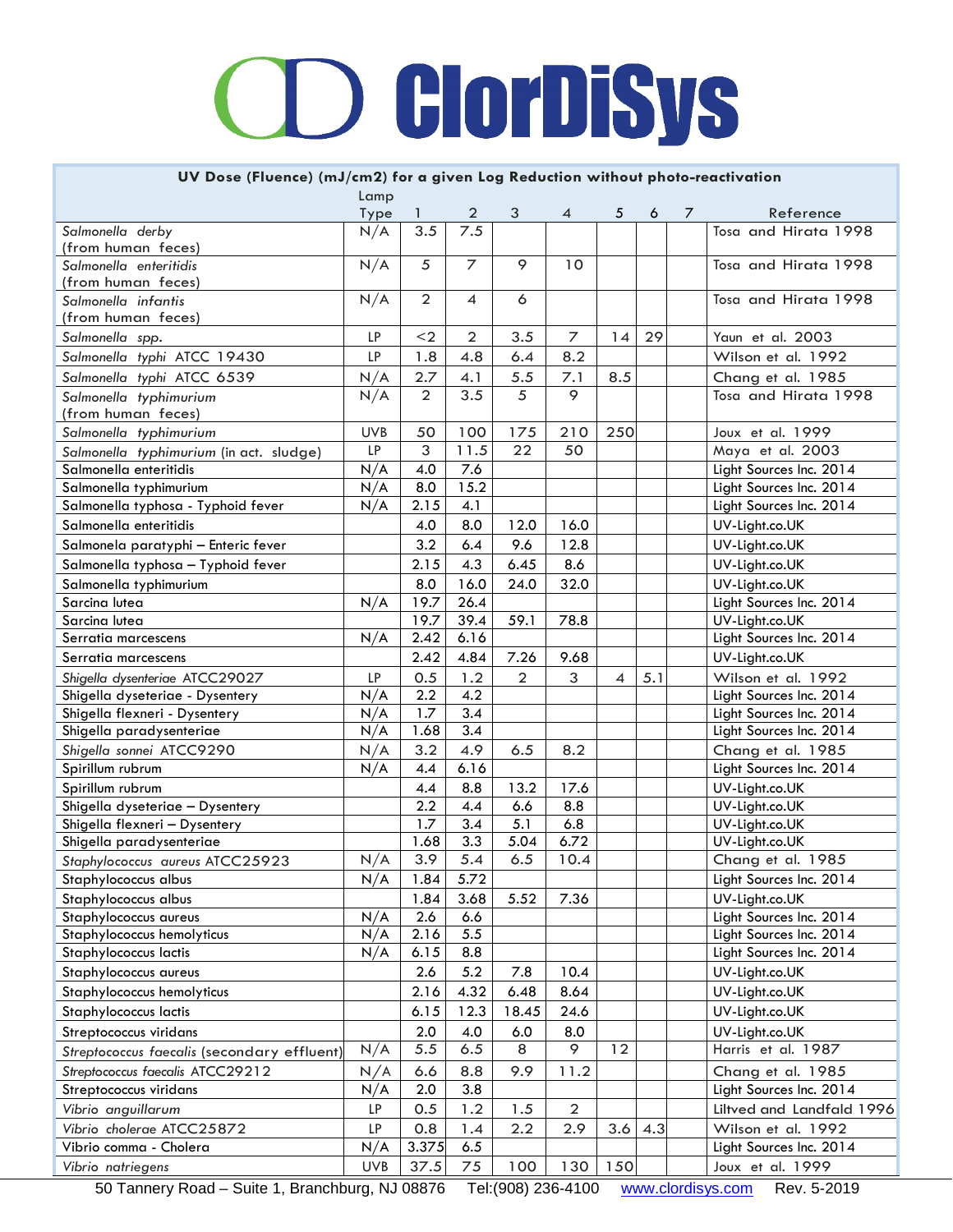#### **UV Dose (Fluence) (mJ/cm2) for a given Log Reduction without photo-reactivation**

|                                               | Lamp      |                |                |                   |                |      |   |   |                                           |
|-----------------------------------------------|-----------|----------------|----------------|-------------------|----------------|------|---|---|-------------------------------------------|
|                                               | Type      | 1              | 2              | 3                 | 4              | 5    | 6 | 7 | Reference                                 |
| Vibrio comma - Cholera                        |           | 3.375          | 6.75           | 10.125            | 13.5           |      |   |   | UV-Light.co.UK                            |
| Yersinia enterocolitica ATCC27729             | LP        | 1.7            | 2.8            | 3.7               | 4.6            |      |   |   | Wilson et al. 1992                        |
| Yersinia ruckeri                              | LP        | $\mathbf{1}$   | $\overline{2}$ | 3                 | 5              |      |   |   | Liltved and Landfald 1996                 |
|                                               |           |                |                |                   |                |      |   |   |                                           |
| Yeasts                                        |           |                |                |                   |                |      |   |   |                                           |
| <b>Brewers</b> yeast                          | N/A       | 3.3            | 6.6            |                   |                |      |   |   | Light Sources Inc. 2014                   |
| <b>Brewers</b> yeast                          |           | 3.3            | 6.6            | 9.9               | 13.2           |      |   |   | UV-Light.co.UK                            |
| Common yeast cake                             | N/A       | 6.0            | 13.2           |                   |                |      |   |   | Light Sources Inc. 2014                   |
| Common yeast cake                             |           | 6.0            | 12.0           | 18.0              | 24.0           |      |   |   | UV-Light.co.UK                            |
| Saccharomyces carevisiae                      | N/A       | 6.0            | 13.2           |                   |                |      |   |   | Light Sources Inc. 2014                   |
| Saccharomyces carevisiae                      |           | 6.0            | 12.0           | 18.0              | 24.0           |      |   |   | UV-Light.co.UK                            |
| Saccharomyces ellipsoideus                    | N/A       | 6.0            | 13.2           |                   |                |      |   |   | Light Sources Inc. 2014                   |
| Saccharomyces ellipsoideus                    |           | 6.0            | 12.0           | 18.0              | 24.0           |      |   |   | UV-Light.co.UK                            |
| Saccharomyces spores                          | N/A       | 8.0            | 17.6           |                   |                |      |   |   | Light Sources Inc. 2014                   |
| Saccharomyces spores                          |           | 8.0            | 16.0           | 24.0              | 32.0           |      |   |   | UV-Light.co.UK                            |
| <b>Molds</b>                                  |           |                |                |                   |                |      |   |   |                                           |
| Aspergillius flavus                           | N/A       | 60.0           | 99.0           |                   |                |      |   |   | Light Sources Inc. 2014                   |
| Aspergillius flavus                           |           | 60.0           | 120.0          | 180.0             | 240.0          |      |   |   | UV-Light.co.UK                            |
| Aspergillius glaucus                          | N/A       | 44.0           | 88.0           |                   |                |      |   |   | Light Sources Inc. 2014                   |
| Aspergillius glaucus                          |           | 44.0           | 88.0           | 132.0             | 176.0          |      |   |   | UV-Light.co.UK                            |
| Aspergillius niger                            | N/A       | 132.0          | 330.0          |                   |                |      |   |   | Light Sources Inc. 2014                   |
| Aspergillius niger                            |           | 132.0          | 264.0          | 396.0             | 528.0          |      |   |   | UV-Light.co.UK                            |
| Mucor racemosus A                             | N/A       | 17.0           | 35.2           |                   |                |      |   |   | Light Sources Inc. 2014                   |
| Mucor racemosus A                             |           | 17.0           | 34.0           | 51.0              | 68.0           |      |   |   | UV-Light.co.UK                            |
| Mucor racemosus B                             | N/A       | 17.0           | 35.2           |                   |                |      |   |   | Light Sources Inc. 2014                   |
| Mucor racemosus B                             |           | 17.0           | 34.0           | 51.0              | 68.0           |      |   |   | UV-Light.co.UK                            |
| Oospora lactis                                | N/A       | 5.0            | 11.0           |                   |                |      |   |   | Light Sources Inc. 2014                   |
| Oospora lactis                                |           | 5.0            | 10.0           | 15.0              | 20.0           |      |   |   | UV-Light.co.UK                            |
| Penicillium expansum                          |           | 13.0           | 26.0           | 39.0              | 52.0           |      |   |   | UV-Light.co.UK                            |
| Penicillium digitatum                         | N/A       | 44.0           | 88.0           |                   |                |      |   |   | Light Sources Inc. 2014                   |
| Penicillium digitatum<br>Penicillium expansum | N/A       | 44.0<br>13.0   | 88.0<br>22.0   | 132.0             | 176.0          |      |   |   | UV-Light.co.UK<br>Light Sources Inc. 2014 |
| Penicillium roqueforti                        | N/A       | 13.0           | 26.4           |                   |                |      |   |   | Light Sources Inc. 2014                   |
| Penicillium roqueforti                        |           | 13.0           | 26.0           | 39.0              | 52.0           |      |   |   | UV-Light.co.UK                            |
| Rhisopus nigricans                            | N/A       |                | 111.0 220.0    |                   |                |      |   |   | Light Sources Inc. 2014                   |
| Rhisopus nigricans                            |           |                |                | 111.0 222.0 333.0 | 444.0          |      |   |   | UV-Light.co.UK                            |
|                                               |           |                |                |                   |                |      |   |   |                                           |
| Protozoan<br>Chlorella Vulgaris               | N/A       | 13.0           | 22.0           |                   |                |      |   |   | Light Sources Inc. 2014                   |
|                                               |           | 13.0           | 26.0           | 39.0              | 52.0           |      |   |   | UV-Light.co.UK                            |
| Chlorella Vulgaris                            |           |                |                |                   |                |      |   |   |                                           |
| Cryptosporidium hominis                       | LP & MP   | 3              | 5.8            |                   |                |      |   |   | Johnson et al. 2005                       |
| Cryptosporidium parvum                        | LP & MP   | 2.4            | $5$            | 5.2               | 9.5            |      |   |   | Craik et al. 2001                         |
| Cryptosporidium parvum                        | MP        | $<$ 5          | $5$            | $<$ 5             | $~\sim$ 6      |      |   |   | Amoah et al. 2005                         |
| Cryptosporidium parvum                        | MP        | < 10           | < 10           | 10                |                |      |   |   | Belosevic et al. 2001                     |
| Cryptosporidium parvum                        | <b>LP</b> | 1              | $\overline{2}$ | $<$ 5             |                |      |   |   | Shin et al. 2001                          |
| Cryptosporidium parvum                        | MP        | 1              | $\overline{2}$ | 2.9               | $\overline{4}$ |      |   |   | Bukhari et al. 2004                       |
| Cryptosporidium parvum                        | <b>LP</b> | $2$            | $<$ 2          | $<$ 2             | $\leq 4$       | < 10 |   |   | Clancy et al. 2004                        |
| Cryptosporidium parvum                        | MP        | $<$ 3          | $<$ 3          | $3 - 9$           | 11             |      |   |   | Clancy et al. 2000                        |
| Cryptosporidium parvum                        | <b>LP</b> | $<$ 3          | $<$ 3          | $3 - 6$           | $<$ 16         |      |   |   | Clancy et al. 2000                        |
| Cryptosporidium parvum                        | <b>LP</b> | 0.5            | 1.             | 1.4               | 2.2            |      |   |   | Morita et al. 2002                        |
| Cryptosporidium parvum                        | <b>LP</b> | $\overline{2}$ | $<$ 3          | $<$ 3             |                |      |   |   | Zimmer et al. 2003                        |

50 Tannery Road – Suite 1, Branchburg, NJ 08876 Tel:(908) 236-4100 [www.clordisys.com](http://www.clordisys.com/) Rev. 5-2019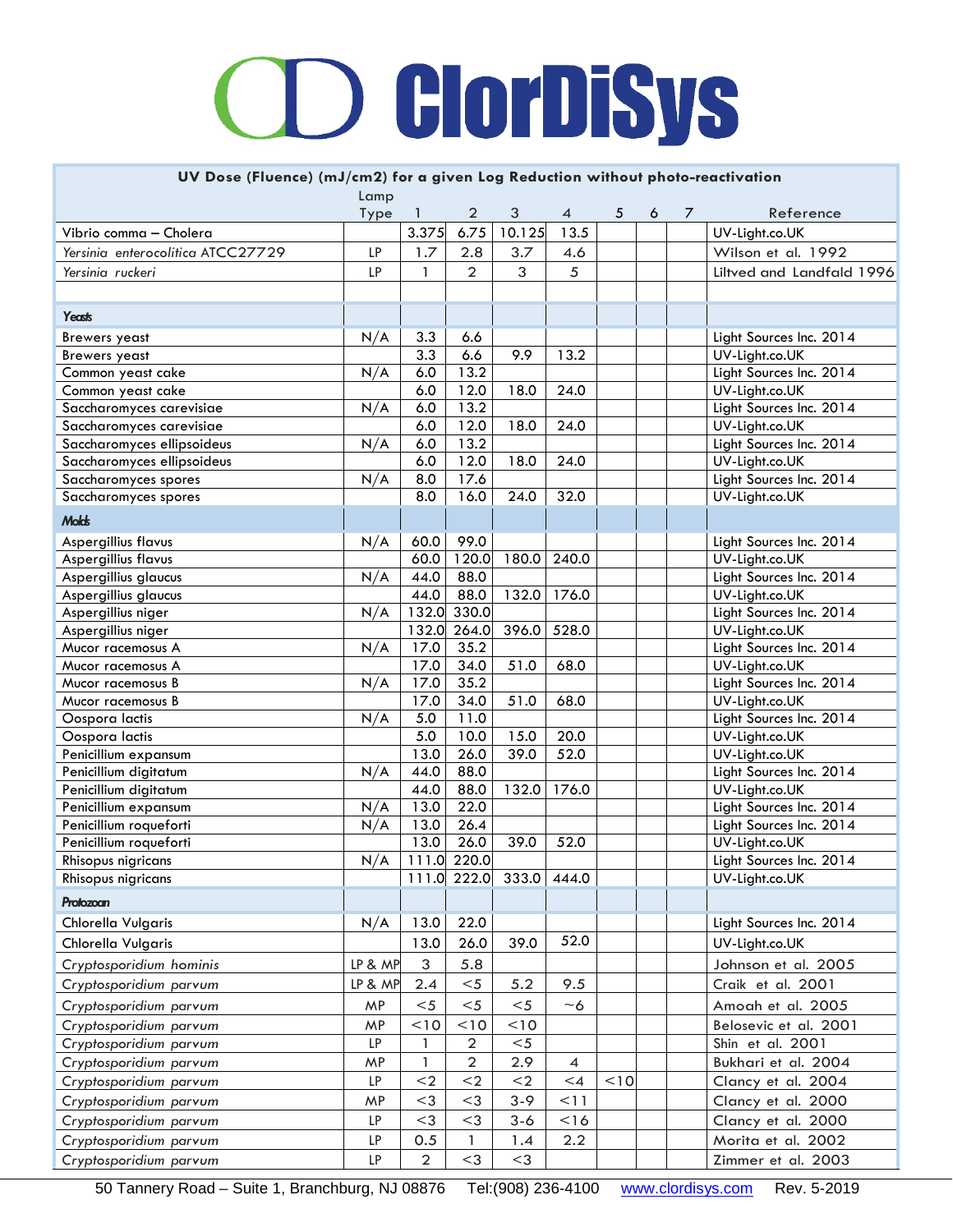#### **UV Dose (Fluence) (mJ/cm2) for a given Log Reduction without photo-reactivation**

|                                                | Lamp      |           |                |                       |                |                          |   |                   |                         |
|------------------------------------------------|-----------|-----------|----------------|-----------------------|----------------|--------------------------|---|-------------------|-------------------------|
|                                                | Type      |           | $\overline{2}$ | 3                     | $\overline{4}$ | 5                        | 6 | $\overline{7}$    | Reference               |
| Cryptosporidium parvum                         | <b>MP</b> | $<$ 1     | <1             | $<$ 1                 |                |                          |   |                   | Zimmer et al. 2003      |
| Cryptosporidium parvum, oocysts,               | N/A       | 1.3       | 2.3            | 3.2                   |                |                          |   |                   | Shin et al. 2000        |
| tissue culture assay                           |           |           |                |                       |                |                          |   |                   |                         |
| Encephalitozoon cuniculi,<br>microsporidia     | LP        | 4         | 9              | 13                    |                |                          |   |                   | Marshall et al. 2003    |
| Encephalitozoon hellem,<br>microsporidia       | LP        | 8         | 12             | 18                    |                |                          |   |                   | Marshall et al. 2003    |
| Encephalitozoon intestinalis,<br>microsporidia | LP & MP   | $<$ 3     | 3              | <6                    | 6              |                          |   |                   | Huffman et al. 2002     |
| Encephalitozoon intestinalis,<br>microsporidia | LP        | 3         | 5              | 6                     |                |                          |   |                   | Marshall et al. 2003    |
| G. muris, cysts                                | MP        | $5$       | $5$            | 5                     |                |                          |   |                   | Amogh et al. 2005       |
| G. muris, cysts,<br>mouse infectivity assay    | N/A       | $<$ 2     | <6             | $10 + \text{tailing}$ |                |                          |   | Craik et al. 2000 |                         |
| Giardia Iamblia                                | LP        | 10        | ~10            | $20$                  |                |                          |   |                   | Campbell et al. 2002    |
| Giardia Iamblia                                | LP        | $\langle$ | $\leq$         | $\leq$ 4              |                |                          |   |                   | Mofidi et al. 2002      |
| Giardia lamblia,<br>gerbil infectivity assay   | LP        | < 0.5     | < 0.5          | < 0.5                 | <1             |                          |   |                   | Linden et al. 2002b     |
| Giardia lamblia, excystation assay             | N/A       | 40        | 180            |                       |                |                          |   |                   | Karanis et al. 1992     |
| Giardia lamblia, excystation assay             | N/A       | > 63      |                |                       |                |                          |   |                   | Rice and Hoff 1981      |
| Giardia muris                                  | MP        |           | 4.5            |                       |                | $28 + \triangle$ tailing |   |                   | Craik et al. 2000       |
| Giardia muris                                  | <b>MP</b> | < 10      | < 10           | $<$ 25                | $~1$ –60       |                          |   |                   | Belosevic et al. 2001   |
| Giardia muris                                  | LP        | 1.9       | 1.9            | ~2                    | ~2.3           |                          |   |                   | Hayes et al. 2003       |
| Giardia muris                                  | LP        | $<$ 2     | $<$ 2          | $\leq 4$              |                |                          |   |                   | Mofidi et al. 2002      |
| Giardia muris, excystation assay               | N/A       | 77        | 110            |                       |                |                          |   |                   | Carlson et al. 1985     |
| Nematode Eggs                                  | N/A       | 45.0      | 92.0           |                       |                |                          |   |                   | Light Sources Inc. 2014 |
| Nematode Eggs                                  |           | 45.0      | 90.0           | 135.0                 | 180.0          |                          |   |                   | UV-Light.co.UK          |
| Paramecium                                     | N/A       | 11.0      | 20.0           |                       |                |                          |   |                   | Light Sources Inc. 2014 |
| Paramecium                                     |           | 11.0      | 22.0           | 33.0                  | 44.0           |                          |   |                   | UV-Light.co.UK          |



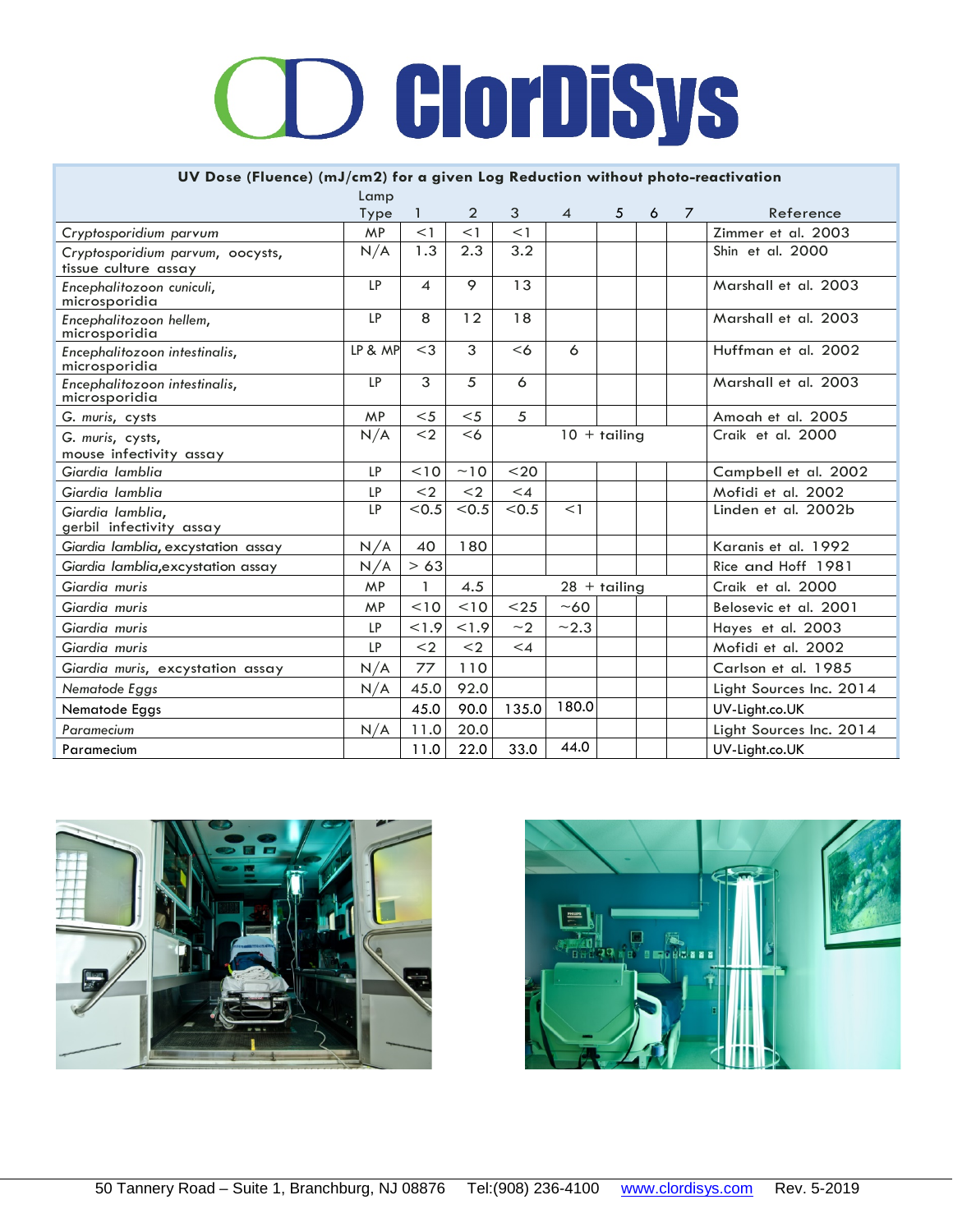The following table shows the required UV-C exposure dosages necessary for various log reductions of viruses.

| $\mathbf{2}$<br>3<br>4<br>5<br><b>Virus</b><br><b>Host</b><br>6<br>Lamp<br>1<br>Thompson et al.<br>A549 cell line (ATCC<br>Adenovirus type<br><b>LP</b><br>80<br>122<br>210<br>40<br>165<br>2003<br>15<br>CCL-185)<br>LP<br>110<br>A549 cell line<br>20<br>45<br>80<br>Adenovirus type 2<br>Shin et al. 2005<br><b>Ballester</b> and<br>35<br>55<br>100<br>Human lung cell line<br>LP<br>75<br>Adenovirus type 2<br>Malley 2004<br>235 Gerba et al.<br>LP<br>160<br>195<br>PLC / PRF / 5 cell line<br>40<br>78<br>119<br>Adenovirus type 2<br>PLC $/$ PRF $/$ 5 cell<br>ston-Enriquez<br>Adenovirus type<br>LP<br>155<br>55<br>105<br>Meng and Gerba<br>124<br>5 cell<br>LP<br>30<br><b>ND</b><br>ND<br>PLC $/$<br>PRF /<br>Adenovirus type<br>Meng and Gerba<br>111.8<br><b>LP</b><br>23.6<br><b>ND</b><br><b>ND</b><br>PRF<br>PLC $\overline{A}$<br>5 cell<br>Adenovirus type<br>23<br>29<br>35<br>41<br>Sommer et al.<br><b>B40-8 (Phage)</b><br><b>LP</b><br>11<br>17<br><b>B.</b> Fragilis<br>23<br>28<br>LP<br>Sommer et al<br><b>B40-8 (Phage)</b><br>B. fragilis HSP-40<br>12<br>18<br>Light Sources Inc.<br>Bacteriopfage - E. Coli<br>N/A<br>2.6<br>6.6<br>N/A<br>5.2<br>2.6<br>7.8<br>104.0<br>UV-Light.co.UK<br>22<br>30<br>Husman et al.<br><b>LP</b><br>$\overline{z}$<br>15<br>36<br>Calicivirus canine<br>MDCK cell line<br>LP<br>$\overline{z}$<br>25<br>Calicivirus feline<br>CRFK cell line<br>16<br>Husman et al.<br>9<br>14<br>Calicivirus feline<br>CRFK cell line<br>$\overline{4}$<br>Tree et al. 2005<br>N/A<br>ston-Enriquez<br>23<br>39<br>Calicivirus feline<br>CRFK cell line<br><b>LP</b><br>5<br>15<br>30<br>et al. 2003<br>LP<br>8<br>24.5 32.5<br>Gerba et al.<br>Coxsackievirus B3<br>16<br><b>BGM</b> cell line<br>Battigelli et al.<br>Buffalo Green<br>N/A<br>6.9<br>13.7<br>20.6<br>Coxsackievirus B5<br>1993<br>Monkey cell line<br>Gerba et al.<br><b>LP</b><br>9.5<br>18<br>27<br>36<br>Coxsackievirus B5<br><b>BGM</b> cell line<br>Gerba et al.<br>16.5<br>25<br>33<br>Echovirus I<br><b>BGM</b> cell line<br>LP<br>8<br>Gerba et al.<br>LP<br>7<br>20.5<br>28<br>Echovirus II<br><b>BGM</b> cell line<br>14<br>Wiedenmann et<br>15<br>21<br>5.5<br>9.8<br>HAV/HFS/GBM<br>N/A<br><b>Hepatitis A</b><br>Wilson et al.<br>29.6<br>22<br>FRhK-4 cell<br>LP<br>5.1<br>13.7<br>Hepatitis A HM175<br>Battigelli et al.<br>8.2<br>12.3<br>16.4<br>Hepatitis A HM175<br>FRhK-4 cell<br>N/A<br>4.1<br>Light Sources Inc.<br>N/A<br>5.8<br>8.0<br><b>Infectious Hepatitis</b><br>N/A<br>5.8<br>17.4 232.0<br>UV-Light.co.UK<br>11.6<br>Light Sources Inc.<br>N/A<br>N/A<br>3.4<br>Influenza<br>6.6<br>10.2 136.0<br>3.4<br>6.8<br>UV-Light.co.UK<br>Sal monella<br>Nieuwstad and<br>152<br>83<br>57<br>114<br>N/A<br>16.3<br>35<br>MS2 (Phage)<br>typhimurium WG49<br>Havelaar<br>Sommer et al.<br>LP<br>21<br>36<br>MS2 (Phage)<br>E. coli K-12 Hfr<br>MS2 (Phage)<br>E. coli CR63<br>33.8<br><b>Rauth 1965</b><br>N/A<br>16.9<br>Meng and Gerba<br>44.8 61.9<br>80.1<br>MS2 (Phage)<br>E. coli 15977<br>N/A<br>13.4<br>28.6<br>Battigelli et al.<br>MS2 (Phage)<br>E. coli C3000<br>N/A<br>35<br>Oppenheimer et<br>MS2 (Phage)<br>E. coli ATCC 15597<br>19<br>40<br>61<br>N/A<br>MS2 (Phage)<br>E. coli C3000<br>92<br>LP.<br>20<br>42<br>69<br>Batch et al. 2004 |                             | UV Dose (Fluence) (mJ/cm2) for a given Log Reduction without photo-reactivation |  |  |  |  |
|------------------------------------------------------------------------------------------------------------------------------------------------------------------------------------------------------------------------------------------------------------------------------------------------------------------------------------------------------------------------------------------------------------------------------------------------------------------------------------------------------------------------------------------------------------------------------------------------------------------------------------------------------------------------------------------------------------------------------------------------------------------------------------------------------------------------------------------------------------------------------------------------------------------------------------------------------------------------------------------------------------------------------------------------------------------------------------------------------------------------------------------------------------------------------------------------------------------------------------------------------------------------------------------------------------------------------------------------------------------------------------------------------------------------------------------------------------------------------------------------------------------------------------------------------------------------------------------------------------------------------------------------------------------------------------------------------------------------------------------------------------------------------------------------------------------------------------------------------------------------------------------------------------------------------------------------------------------------------------------------------------------------------------------------------------------------------------------------------------------------------------------------------------------------------------------------------------------------------------------------------------------------------------------------------------------------------------------------------------------------------------------------------------------------------------------------------------------------------------------------------------------------------------------------------------------------------------------------------------------------------------------------------------------------------------------------------------------------------------------------------------------------------------------------------------------------------------------------------------------------------------------------------------------------------------------------------------------------------------------------------------------------------------------------------------------------------------------------------------------------------------------------------------------------------------------------------------------------------------------------------------------------------------------------------|-----------------------------|---------------------------------------------------------------------------------|--|--|--|--|
|                                                                                                                                                                                                                                                                                                                                                                                                                                                                                                                                                                                                                                                                                                                                                                                                                                                                                                                                                                                                                                                                                                                                                                                                                                                                                                                                                                                                                                                                                                                                                                                                                                                                                                                                                                                                                                                                                                                                                                                                                                                                                                                                                                                                                                                                                                                                                                                                                                                                                                                                                                                                                                                                                                                                                                                                                                                                                                                                                                                                                                                                                                                                                                                                                                                                                                      |                             |                                                                                 |  |  |  |  |
|                                                                                                                                                                                                                                                                                                                                                                                                                                                                                                                                                                                                                                                                                                                                                                                                                                                                                                                                                                                                                                                                                                                                                                                                                                                                                                                                                                                                                                                                                                                                                                                                                                                                                                                                                                                                                                                                                                                                                                                                                                                                                                                                                                                                                                                                                                                                                                                                                                                                                                                                                                                                                                                                                                                                                                                                                                                                                                                                                                                                                                                                                                                                                                                                                                                                                                      |                             |                                                                                 |  |  |  |  |
|                                                                                                                                                                                                                                                                                                                                                                                                                                                                                                                                                                                                                                                                                                                                                                                                                                                                                                                                                                                                                                                                                                                                                                                                                                                                                                                                                                                                                                                                                                                                                                                                                                                                                                                                                                                                                                                                                                                                                                                                                                                                                                                                                                                                                                                                                                                                                                                                                                                                                                                                                                                                                                                                                                                                                                                                                                                                                                                                                                                                                                                                                                                                                                                                                                                                                                      |                             |                                                                                 |  |  |  |  |
|                                                                                                                                                                                                                                                                                                                                                                                                                                                                                                                                                                                                                                                                                                                                                                                                                                                                                                                                                                                                                                                                                                                                                                                                                                                                                                                                                                                                                                                                                                                                                                                                                                                                                                                                                                                                                                                                                                                                                                                                                                                                                                                                                                                                                                                                                                                                                                                                                                                                                                                                                                                                                                                                                                                                                                                                                                                                                                                                                                                                                                                                                                                                                                                                                                                                                                      |                             |                                                                                 |  |  |  |  |
|                                                                                                                                                                                                                                                                                                                                                                                                                                                                                                                                                                                                                                                                                                                                                                                                                                                                                                                                                                                                                                                                                                                                                                                                                                                                                                                                                                                                                                                                                                                                                                                                                                                                                                                                                                                                                                                                                                                                                                                                                                                                                                                                                                                                                                                                                                                                                                                                                                                                                                                                                                                                                                                                                                                                                                                                                                                                                                                                                                                                                                                                                                                                                                                                                                                                                                      |                             |                                                                                 |  |  |  |  |
|                                                                                                                                                                                                                                                                                                                                                                                                                                                                                                                                                                                                                                                                                                                                                                                                                                                                                                                                                                                                                                                                                                                                                                                                                                                                                                                                                                                                                                                                                                                                                                                                                                                                                                                                                                                                                                                                                                                                                                                                                                                                                                                                                                                                                                                                                                                                                                                                                                                                                                                                                                                                                                                                                                                                                                                                                                                                                                                                                                                                                                                                                                                                                                                                                                                                                                      |                             |                                                                                 |  |  |  |  |
|                                                                                                                                                                                                                                                                                                                                                                                                                                                                                                                                                                                                                                                                                                                                                                                                                                                                                                                                                                                                                                                                                                                                                                                                                                                                                                                                                                                                                                                                                                                                                                                                                                                                                                                                                                                                                                                                                                                                                                                                                                                                                                                                                                                                                                                                                                                                                                                                                                                                                                                                                                                                                                                                                                                                                                                                                                                                                                                                                                                                                                                                                                                                                                                                                                                                                                      |                             |                                                                                 |  |  |  |  |
|                                                                                                                                                                                                                                                                                                                                                                                                                                                                                                                                                                                                                                                                                                                                                                                                                                                                                                                                                                                                                                                                                                                                                                                                                                                                                                                                                                                                                                                                                                                                                                                                                                                                                                                                                                                                                                                                                                                                                                                                                                                                                                                                                                                                                                                                                                                                                                                                                                                                                                                                                                                                                                                                                                                                                                                                                                                                                                                                                                                                                                                                                                                                                                                                                                                                                                      |                             |                                                                                 |  |  |  |  |
|                                                                                                                                                                                                                                                                                                                                                                                                                                                                                                                                                                                                                                                                                                                                                                                                                                                                                                                                                                                                                                                                                                                                                                                                                                                                                                                                                                                                                                                                                                                                                                                                                                                                                                                                                                                                                                                                                                                                                                                                                                                                                                                                                                                                                                                                                                                                                                                                                                                                                                                                                                                                                                                                                                                                                                                                                                                                                                                                                                                                                                                                                                                                                                                                                                                                                                      |                             |                                                                                 |  |  |  |  |
|                                                                                                                                                                                                                                                                                                                                                                                                                                                                                                                                                                                                                                                                                                                                                                                                                                                                                                                                                                                                                                                                                                                                                                                                                                                                                                                                                                                                                                                                                                                                                                                                                                                                                                                                                                                                                                                                                                                                                                                                                                                                                                                                                                                                                                                                                                                                                                                                                                                                                                                                                                                                                                                                                                                                                                                                                                                                                                                                                                                                                                                                                                                                                                                                                                                                                                      |                             |                                                                                 |  |  |  |  |
|                                                                                                                                                                                                                                                                                                                                                                                                                                                                                                                                                                                                                                                                                                                                                                                                                                                                                                                                                                                                                                                                                                                                                                                                                                                                                                                                                                                                                                                                                                                                                                                                                                                                                                                                                                                                                                                                                                                                                                                                                                                                                                                                                                                                                                                                                                                                                                                                                                                                                                                                                                                                                                                                                                                                                                                                                                                                                                                                                                                                                                                                                                                                                                                                                                                                                                      |                             |                                                                                 |  |  |  |  |
|                                                                                                                                                                                                                                                                                                                                                                                                                                                                                                                                                                                                                                                                                                                                                                                                                                                                                                                                                                                                                                                                                                                                                                                                                                                                                                                                                                                                                                                                                                                                                                                                                                                                                                                                                                                                                                                                                                                                                                                                                                                                                                                                                                                                                                                                                                                                                                                                                                                                                                                                                                                                                                                                                                                                                                                                                                                                                                                                                                                                                                                                                                                                                                                                                                                                                                      | Bacteriophage - E. Coli     |                                                                                 |  |  |  |  |
|                                                                                                                                                                                                                                                                                                                                                                                                                                                                                                                                                                                                                                                                                                                                                                                                                                                                                                                                                                                                                                                                                                                                                                                                                                                                                                                                                                                                                                                                                                                                                                                                                                                                                                                                                                                                                                                                                                                                                                                                                                                                                                                                                                                                                                                                                                                                                                                                                                                                                                                                                                                                                                                                                                                                                                                                                                                                                                                                                                                                                                                                                                                                                                                                                                                                                                      |                             |                                                                                 |  |  |  |  |
|                                                                                                                                                                                                                                                                                                                                                                                                                                                                                                                                                                                                                                                                                                                                                                                                                                                                                                                                                                                                                                                                                                                                                                                                                                                                                                                                                                                                                                                                                                                                                                                                                                                                                                                                                                                                                                                                                                                                                                                                                                                                                                                                                                                                                                                                                                                                                                                                                                                                                                                                                                                                                                                                                                                                                                                                                                                                                                                                                                                                                                                                                                                                                                                                                                                                                                      |                             |                                                                                 |  |  |  |  |
|                                                                                                                                                                                                                                                                                                                                                                                                                                                                                                                                                                                                                                                                                                                                                                                                                                                                                                                                                                                                                                                                                                                                                                                                                                                                                                                                                                                                                                                                                                                                                                                                                                                                                                                                                                                                                                                                                                                                                                                                                                                                                                                                                                                                                                                                                                                                                                                                                                                                                                                                                                                                                                                                                                                                                                                                                                                                                                                                                                                                                                                                                                                                                                                                                                                                                                      |                             |                                                                                 |  |  |  |  |
|                                                                                                                                                                                                                                                                                                                                                                                                                                                                                                                                                                                                                                                                                                                                                                                                                                                                                                                                                                                                                                                                                                                                                                                                                                                                                                                                                                                                                                                                                                                                                                                                                                                                                                                                                                                                                                                                                                                                                                                                                                                                                                                                                                                                                                                                                                                                                                                                                                                                                                                                                                                                                                                                                                                                                                                                                                                                                                                                                                                                                                                                                                                                                                                                                                                                                                      |                             |                                                                                 |  |  |  |  |
|                                                                                                                                                                                                                                                                                                                                                                                                                                                                                                                                                                                                                                                                                                                                                                                                                                                                                                                                                                                                                                                                                                                                                                                                                                                                                                                                                                                                                                                                                                                                                                                                                                                                                                                                                                                                                                                                                                                                                                                                                                                                                                                                                                                                                                                                                                                                                                                                                                                                                                                                                                                                                                                                                                                                                                                                                                                                                                                                                                                                                                                                                                                                                                                                                                                                                                      |                             |                                                                                 |  |  |  |  |
|                                                                                                                                                                                                                                                                                                                                                                                                                                                                                                                                                                                                                                                                                                                                                                                                                                                                                                                                                                                                                                                                                                                                                                                                                                                                                                                                                                                                                                                                                                                                                                                                                                                                                                                                                                                                                                                                                                                                                                                                                                                                                                                                                                                                                                                                                                                                                                                                                                                                                                                                                                                                                                                                                                                                                                                                                                                                                                                                                                                                                                                                                                                                                                                                                                                                                                      |                             |                                                                                 |  |  |  |  |
|                                                                                                                                                                                                                                                                                                                                                                                                                                                                                                                                                                                                                                                                                                                                                                                                                                                                                                                                                                                                                                                                                                                                                                                                                                                                                                                                                                                                                                                                                                                                                                                                                                                                                                                                                                                                                                                                                                                                                                                                                                                                                                                                                                                                                                                                                                                                                                                                                                                                                                                                                                                                                                                                                                                                                                                                                                                                                                                                                                                                                                                                                                                                                                                                                                                                                                      |                             |                                                                                 |  |  |  |  |
|                                                                                                                                                                                                                                                                                                                                                                                                                                                                                                                                                                                                                                                                                                                                                                                                                                                                                                                                                                                                                                                                                                                                                                                                                                                                                                                                                                                                                                                                                                                                                                                                                                                                                                                                                                                                                                                                                                                                                                                                                                                                                                                                                                                                                                                                                                                                                                                                                                                                                                                                                                                                                                                                                                                                                                                                                                                                                                                                                                                                                                                                                                                                                                                                                                                                                                      |                             |                                                                                 |  |  |  |  |
|                                                                                                                                                                                                                                                                                                                                                                                                                                                                                                                                                                                                                                                                                                                                                                                                                                                                                                                                                                                                                                                                                                                                                                                                                                                                                                                                                                                                                                                                                                                                                                                                                                                                                                                                                                                                                                                                                                                                                                                                                                                                                                                                                                                                                                                                                                                                                                                                                                                                                                                                                                                                                                                                                                                                                                                                                                                                                                                                                                                                                                                                                                                                                                                                                                                                                                      |                             |                                                                                 |  |  |  |  |
|                                                                                                                                                                                                                                                                                                                                                                                                                                                                                                                                                                                                                                                                                                                                                                                                                                                                                                                                                                                                                                                                                                                                                                                                                                                                                                                                                                                                                                                                                                                                                                                                                                                                                                                                                                                                                                                                                                                                                                                                                                                                                                                                                                                                                                                                                                                                                                                                                                                                                                                                                                                                                                                                                                                                                                                                                                                                                                                                                                                                                                                                                                                                                                                                                                                                                                      |                             |                                                                                 |  |  |  |  |
|                                                                                                                                                                                                                                                                                                                                                                                                                                                                                                                                                                                                                                                                                                                                                                                                                                                                                                                                                                                                                                                                                                                                                                                                                                                                                                                                                                                                                                                                                                                                                                                                                                                                                                                                                                                                                                                                                                                                                                                                                                                                                                                                                                                                                                                                                                                                                                                                                                                                                                                                                                                                                                                                                                                                                                                                                                                                                                                                                                                                                                                                                                                                                                                                                                                                                                      |                             |                                                                                 |  |  |  |  |
|                                                                                                                                                                                                                                                                                                                                                                                                                                                                                                                                                                                                                                                                                                                                                                                                                                                                                                                                                                                                                                                                                                                                                                                                                                                                                                                                                                                                                                                                                                                                                                                                                                                                                                                                                                                                                                                                                                                                                                                                                                                                                                                                                                                                                                                                                                                                                                                                                                                                                                                                                                                                                                                                                                                                                                                                                                                                                                                                                                                                                                                                                                                                                                                                                                                                                                      |                             |                                                                                 |  |  |  |  |
|                                                                                                                                                                                                                                                                                                                                                                                                                                                                                                                                                                                                                                                                                                                                                                                                                                                                                                                                                                                                                                                                                                                                                                                                                                                                                                                                                                                                                                                                                                                                                                                                                                                                                                                                                                                                                                                                                                                                                                                                                                                                                                                                                                                                                                                                                                                                                                                                                                                                                                                                                                                                                                                                                                                                                                                                                                                                                                                                                                                                                                                                                                                                                                                                                                                                                                      |                             |                                                                                 |  |  |  |  |
|                                                                                                                                                                                                                                                                                                                                                                                                                                                                                                                                                                                                                                                                                                                                                                                                                                                                                                                                                                                                                                                                                                                                                                                                                                                                                                                                                                                                                                                                                                                                                                                                                                                                                                                                                                                                                                                                                                                                                                                                                                                                                                                                                                                                                                                                                                                                                                                                                                                                                                                                                                                                                                                                                                                                                                                                                                                                                                                                                                                                                                                                                                                                                                                                                                                                                                      | <b>Infectious Hepatitis</b> |                                                                                 |  |  |  |  |
|                                                                                                                                                                                                                                                                                                                                                                                                                                                                                                                                                                                                                                                                                                                                                                                                                                                                                                                                                                                                                                                                                                                                                                                                                                                                                                                                                                                                                                                                                                                                                                                                                                                                                                                                                                                                                                                                                                                                                                                                                                                                                                                                                                                                                                                                                                                                                                                                                                                                                                                                                                                                                                                                                                                                                                                                                                                                                                                                                                                                                                                                                                                                                                                                                                                                                                      |                             |                                                                                 |  |  |  |  |
|                                                                                                                                                                                                                                                                                                                                                                                                                                                                                                                                                                                                                                                                                                                                                                                                                                                                                                                                                                                                                                                                                                                                                                                                                                                                                                                                                                                                                                                                                                                                                                                                                                                                                                                                                                                                                                                                                                                                                                                                                                                                                                                                                                                                                                                                                                                                                                                                                                                                                                                                                                                                                                                                                                                                                                                                                                                                                                                                                                                                                                                                                                                                                                                                                                                                                                      | Influenza                   |                                                                                 |  |  |  |  |
|                                                                                                                                                                                                                                                                                                                                                                                                                                                                                                                                                                                                                                                                                                                                                                                                                                                                                                                                                                                                                                                                                                                                                                                                                                                                                                                                                                                                                                                                                                                                                                                                                                                                                                                                                                                                                                                                                                                                                                                                                                                                                                                                                                                                                                                                                                                                                                                                                                                                                                                                                                                                                                                                                                                                                                                                                                                                                                                                                                                                                                                                                                                                                                                                                                                                                                      |                             |                                                                                 |  |  |  |  |
|                                                                                                                                                                                                                                                                                                                                                                                                                                                                                                                                                                                                                                                                                                                                                                                                                                                                                                                                                                                                                                                                                                                                                                                                                                                                                                                                                                                                                                                                                                                                                                                                                                                                                                                                                                                                                                                                                                                                                                                                                                                                                                                                                                                                                                                                                                                                                                                                                                                                                                                                                                                                                                                                                                                                                                                                                                                                                                                                                                                                                                                                                                                                                                                                                                                                                                      |                             |                                                                                 |  |  |  |  |
|                                                                                                                                                                                                                                                                                                                                                                                                                                                                                                                                                                                                                                                                                                                                                                                                                                                                                                                                                                                                                                                                                                                                                                                                                                                                                                                                                                                                                                                                                                                                                                                                                                                                                                                                                                                                                                                                                                                                                                                                                                                                                                                                                                                                                                                                                                                                                                                                                                                                                                                                                                                                                                                                                                                                                                                                                                                                                                                                                                                                                                                                                                                                                                                                                                                                                                      |                             |                                                                                 |  |  |  |  |
|                                                                                                                                                                                                                                                                                                                                                                                                                                                                                                                                                                                                                                                                                                                                                                                                                                                                                                                                                                                                                                                                                                                                                                                                                                                                                                                                                                                                                                                                                                                                                                                                                                                                                                                                                                                                                                                                                                                                                                                                                                                                                                                                                                                                                                                                                                                                                                                                                                                                                                                                                                                                                                                                                                                                                                                                                                                                                                                                                                                                                                                                                                                                                                                                                                                                                                      |                             |                                                                                 |  |  |  |  |
|                                                                                                                                                                                                                                                                                                                                                                                                                                                                                                                                                                                                                                                                                                                                                                                                                                                                                                                                                                                                                                                                                                                                                                                                                                                                                                                                                                                                                                                                                                                                                                                                                                                                                                                                                                                                                                                                                                                                                                                                                                                                                                                                                                                                                                                                                                                                                                                                                                                                                                                                                                                                                                                                                                                                                                                                                                                                                                                                                                                                                                                                                                                                                                                                                                                                                                      |                             |                                                                                 |  |  |  |  |
|                                                                                                                                                                                                                                                                                                                                                                                                                                                                                                                                                                                                                                                                                                                                                                                                                                                                                                                                                                                                                                                                                                                                                                                                                                                                                                                                                                                                                                                                                                                                                                                                                                                                                                                                                                                                                                                                                                                                                                                                                                                                                                                                                                                                                                                                                                                                                                                                                                                                                                                                                                                                                                                                                                                                                                                                                                                                                                                                                                                                                                                                                                                                                                                                                                                                                                      |                             |                                                                                 |  |  |  |  |
|                                                                                                                                                                                                                                                                                                                                                                                                                                                                                                                                                                                                                                                                                                                                                                                                                                                                                                                                                                                                                                                                                                                                                                                                                                                                                                                                                                                                                                                                                                                                                                                                                                                                                                                                                                                                                                                                                                                                                                                                                                                                                                                                                                                                                                                                                                                                                                                                                                                                                                                                                                                                                                                                                                                                                                                                                                                                                                                                                                                                                                                                                                                                                                                                                                                                                                      |                             |                                                                                 |  |  |  |  |
| Lazarova and<br>MS2 (Phage)<br>LP<br>20<br>42<br>70<br>98<br>133                                                                                                                                                                                                                                                                                                                                                                                                                                                                                                                                                                                                                                                                                                                                                                                                                                                                                                                                                                                                                                                                                                                                                                                                                                                                                                                                                                                                                                                                                                                                                                                                                                                                                                                                                                                                                                                                                                                                                                                                                                                                                                                                                                                                                                                                                                                                                                                                                                                                                                                                                                                                                                                                                                                                                                                                                                                                                                                                                                                                                                                                                                                                                                                                                                     |                             | E. coli ATCC 15597                                                              |  |  |  |  |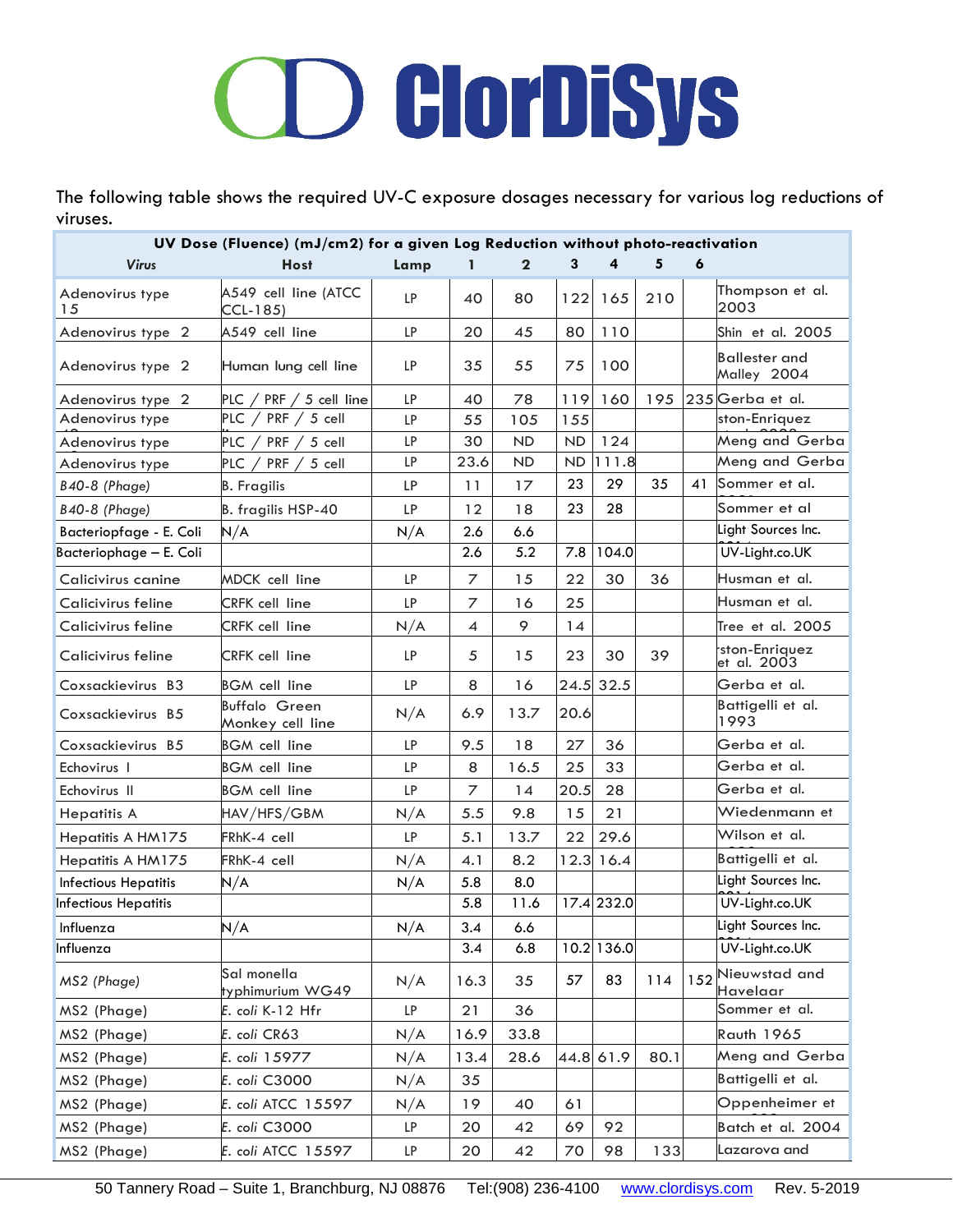| UV Dose (Fluence) (mJ/cm2) for a given Log Reduction without photo-reactivation |                                   |           |                |                |     |             |     |              |                                   |
|---------------------------------------------------------------------------------|-----------------------------------|-----------|----------------|----------------|-----|-------------|-----|--------------|-----------------------------------|
| <b>Virus</b>                                                                    | <b>Host</b>                       | Lamp      |                | $\mathbf 2$    | з   |             | 5   |              |                                   |
| MS2 (Phage)                                                                     | E. coli ATCC 15977                | <b>LP</b> | 20             | 50             | 85  | 120         |     |              | Thurston-Enriquez<br>et al., 2003 |
| MS2 (Phage)                                                                     | E. coli HS(pFamp)R                | <b>LP</b> |                | 45             | 75  | 100         |     |              | 125 155 Thompson et al.           |
| MS2 (Phage)                                                                     | E. coli C3000                     | <b>LP</b> | 20             | 42             | 68  | 90          |     |              | Linden et al.                     |
| MS2 (Phage)                                                                     | E. coli K-12                      | <b>LP</b> | 18.5           | 36             | 55  |             |     |              | Sommer et al.                     |
| MS2 (Phage)                                                                     | E. coli NCIMB 9481                | N/A       | 14             |                |     |             |     |              | Tree et al. $2005$                |
| MS2 ATCC<br>15977-B1 (Phage)                                                    | E. coli ATCC 15977-<br>B 1        | <b>LP</b> | 15.9           | 34             | 52  | 71          | 90  | 109          | Wilson et al.<br>1992             |
| MS2 DSM 5694<br>(Dhacal)                                                        | E. coli NCIB 9481                 | N/A       | 4              | 16             | 38  | 68          | 110 |              | Wiedenmann et<br>$-1993$          |
| <b>MS2 NCIMB 10108</b><br>(Phage)                                               | Salmonella<br>typhimurium WG49    | N/A       | 12.1           | 30.1           |     |             |     |              | Tree et al. 1997                  |
| PHI X 174 (Phage)                                                               | E. coli WG5                       | LP        | 2.2            | 5.3            | 7.3 | 10.5        |     |              | Sommer et al.                     |
| PHI X 174 (Phage)                                                               | E. coli C3000                     | N/A       | 2.1            | 4.2            | 6.4 | 8.5         |     |              | 10.6 12.7 Battigelli et al.       |
| PHI X 174 (Phage)                                                               | E. coli ATCC15597                 | N/A       | 4              | 8              | 12  |             |     |              | Oppenheimer et                    |
| PHI X 174 (Phage)                                                               | E. coli WG 5                      | <b>LP</b> | 3              | 5              | 7.5 | 10          |     |              | 12.5 15 Sommer et al.             |
| PHI $X$ 174 (Phage)                                                             | E. coli ATCC 13706                | LP        | $\overline{2}$ | 3.5            | 5   | 7           |     |              | Giese and Darby                   |
| Poliovirus - Poliomyelitis                                                      | N/A                               | N/A       | 3.15           | 6.6            |     |             |     |              | Light Sources Inc.                |
| Poliovirus - Poliomyelitis                                                      |                                   |           | 3.15           | 6.3            |     | 9.45 126.0  |     |              | UV-Light.co.UK                    |
| Poliovirus 1                                                                    | <b>BGM</b> cell line              | N/A       | 5              | 11             | 18  | 27          |     |              | Tree et al. 2005                  |
| Poliovirus 1                                                                    | CaCo2 cell-line<br>(ATCC HTB37)   | <b>LP</b> | $\overline{7}$ | 17             | 28  | 37          |     |              | Thompson et al.<br>2003           |
| Poliovirus 1                                                                    | <b>BGM</b> cell line              | <b>LP</b> | 8              | 15.5           | 23  | 31          |     |              | Gerba et al.                      |
| Poliovirus Type<br>Mahoney                                                      | Monkey kidney cell<br>line Vero   | <b>LP</b> | 3              | $\overline{7}$ | 14  | 40          |     |              | Sommer et al.<br>1989             |
| Poliovirus Type 1<br><b>ATCC Mahoney</b>                                        | N/A                               | N/A       | 6              | 14             | 23  | 30          |     |              | Harris et al. 1987                |
| Poliovirus Type 1<br>$LSc2ab$ ()                                                | MA104 cell                        | N/A       | 5.6            | 11             |     | $16.5$ 21.5 |     |              | Chang et al.<br>1985              |
| Poliovirus Type 1<br>LSc2ab                                                     | <b>BGM</b> cell                   | <b>LP</b> | 5.7            | 11             |     | 17.6 23.3   |     | $32 \mid 41$ | Wilson et al.<br>1992             |
| PRD-1 (Phage)                                                                   | S. typhimurium Lt2                | N/A       | 9.9            | 17.2           |     | $23.5$ 30.1 |     |              | Meng and Gerba                    |
| Reovirus Type 1<br>Lang strain                                                  | N/A                               | N/A       | 16             | 36             |     |             |     |              | Harris et al. 1987                |
| Reovirus-3                                                                      | Mouse L-60                        | N/A       | 11.2           | 22.4           |     |             |     |              | <b>Rauth 1965</b>                 |
| Rotavirus                                                                       | MA104 cells                       | LP        | 20             | 80             | 140 | 200         |     |              | Caballero et al.                  |
| Rotavirus SA-11                                                                 | Monkey kidney cell<br>line MA 104 | LP        | 8              | 15             | 27  | 38          |     |              | Sommer et al.<br>1989             |
| Rotavirus SA-11                                                                 | MA-104 cell line                  | N/A       | 7.6            | 15.3           | 23  |             |     |              | Battigelli et al.                 |
| Rotavirus SA-11                                                                 | MA-104 cell line                  | N/A       | 7.1            | 14.8           | 25  |             |     |              | Chang et al.                      |
| Rotavirus SA-11                                                                 | MA-104 cell line                  | LP        | 9.1            | 19             | 26  | 36          | 48  |              | Wilson et al.                     |
| Staphylococcus<br>aureus phage A 994                                            | aphylococcus aureus<br>994        | LP        | 8              | 17             | 25  | 36          | 47  |              | Sommer et al.<br>1989             |
| Tobacco mosaic                                                                  | N/A                               | N/A       | 240.0          | 440.0          |     |             |     |              | Light Sources Inc.                |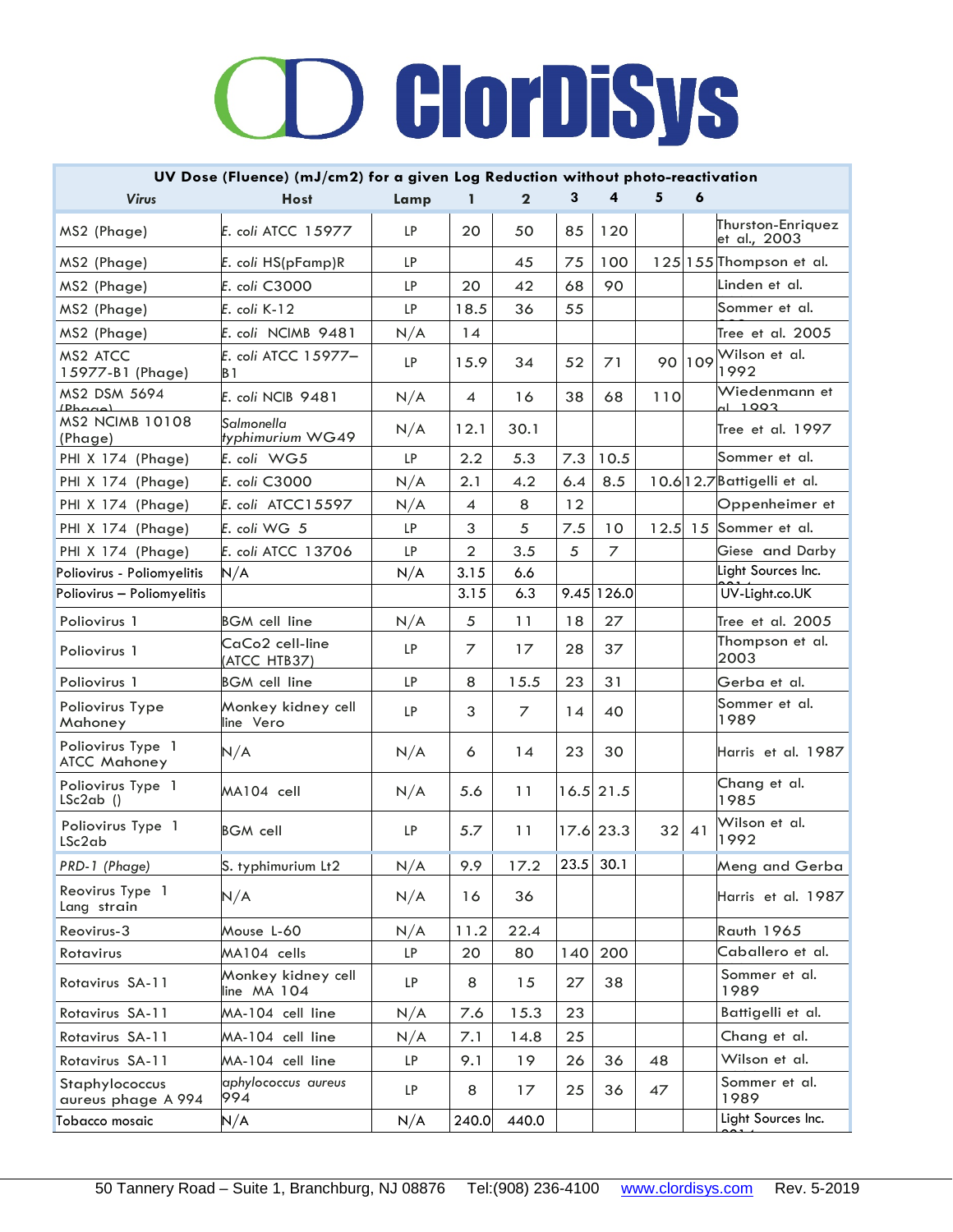### **Appendix 3 – Persistence of Bacteria** (As compiled via a Google Search)

| <b>Persistence of Clinically Relevant Bacteria</b><br>on Dry Inanimate Surfaces |                                           |  |  |  |  |  |  |
|---------------------------------------------------------------------------------|-------------------------------------------|--|--|--|--|--|--|
| Organism                                                                        | <b>Persistence</b>                        |  |  |  |  |  |  |
| Acinetobacter spp.                                                              | 3 days to 5 months                        |  |  |  |  |  |  |
| <b>Bordetella pertussis</b>                                                     | $3-5$ days                                |  |  |  |  |  |  |
| Campylobacter jejuni                                                            | Up to 6 days                              |  |  |  |  |  |  |
| Clostridium difficile (spores)                                                  | 5 months                                  |  |  |  |  |  |  |
| Chlamydia pneumoniae                                                            | Up to 30 hours                            |  |  |  |  |  |  |
| Chlamydia psittaci                                                              | 15 days                                   |  |  |  |  |  |  |
| Corynebacterium diphtheria                                                      | $7$ days $-6$ months                      |  |  |  |  |  |  |
| Corynebacterium pseudotuberculosis                                              | $1-8$ days                                |  |  |  |  |  |  |
| Escherichia coli                                                                | $\overline{1.5}$ hours - 16 months        |  |  |  |  |  |  |
| Enterococcus spp. including VRE and VSE                                         | $5$ days $-$ 4 months                     |  |  |  |  |  |  |
| Haemophilus influenza                                                           | 12 days                                   |  |  |  |  |  |  |
| Helicobacter pylori                                                             | Up to 90 minutes                          |  |  |  |  |  |  |
| Klebsiella spp.                                                                 | $2$ hours $-30$ months                    |  |  |  |  |  |  |
| Listeria spp.                                                                   | 1 $day - 4$ months                        |  |  |  |  |  |  |
| Mycobacterium bovis                                                             | Up to 2 months                            |  |  |  |  |  |  |
| Mycobacterium tuberculosis                                                      | 1 $day - 4$ months                        |  |  |  |  |  |  |
| Neisseria gonorrhoeae                                                           | $1-3$ days                                |  |  |  |  |  |  |
| Proteus vulgaris                                                                | $1-2$ days                                |  |  |  |  |  |  |
| Pseudomonas aeruginosa                                                          | 6 hours - 16 months; 5 weeks on dry floor |  |  |  |  |  |  |
| Salmonella typhi                                                                | $6$ hours $-4$ weeks                      |  |  |  |  |  |  |
| Salmonella typhimurium                                                          | $10$ days $-$ 4.2 years                   |  |  |  |  |  |  |
| Salmonella spp.                                                                 | 1 day                                     |  |  |  |  |  |  |
| Serratia marcescens                                                             | 3 days - 2 months; 5 weeks on dry floor   |  |  |  |  |  |  |
| Shigella spp.                                                                   | $2$ days $-5$ months                      |  |  |  |  |  |  |
| Staphylococcus aureus, including MRSA                                           | $7$ days $-7$ months                      |  |  |  |  |  |  |
| Streptococcus pneumoniae                                                        | $1-20$ days                               |  |  |  |  |  |  |
| Streptococcus pyogenes                                                          | $3$ days $-6.5$ months                    |  |  |  |  |  |  |
| Vibrio cholera                                                                  | 1-7 days                                  |  |  |  |  |  |  |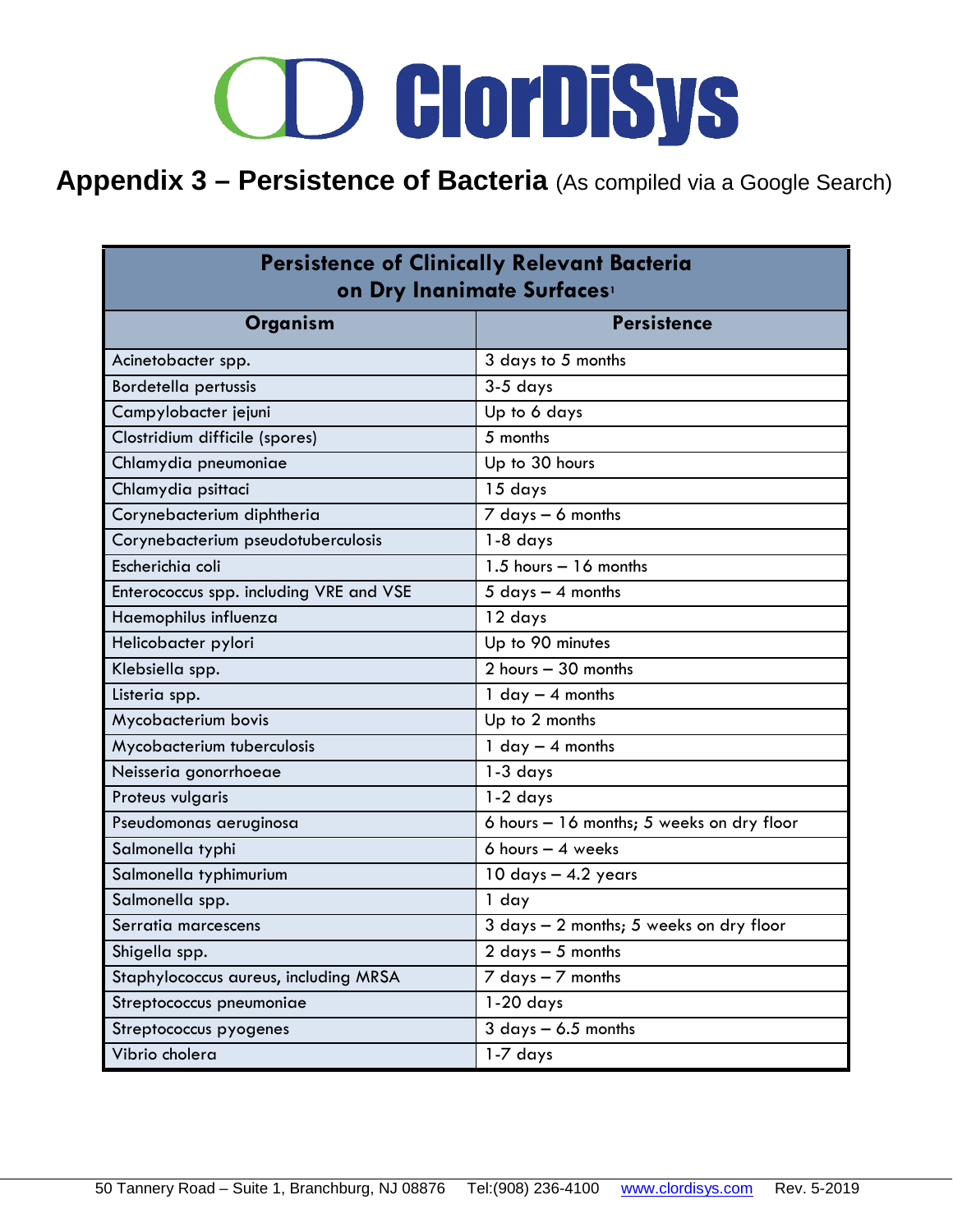#### **References:**

- Amoah, K., Craik, S., Smith, D.W. and Belosevic, M. 2005. Inactivation of Cryptosporidium oocysts and Giardia cysts by ultraviolet light in the presence of natural particulate matter, AQUA, J. Wat. Supply 54(3): 165-178.
- Ballester, N.A. and Malley, J.P. 2004. Sequencial disinfection of adenovirus type 2 with UV-chlorinechloramine, J. Amer. Wat. Works Assoc., 96(10): 97-102.
- Batch, L.F., Schulz, C.R. and Linden, K.G. 2004. Evaluating water quality effects on UV disinfection of MS2 coliphage, J. Amer. Wat. Works Assoc., 96(7): 75-87.
- Battigelli, D.A., Sobsey, M.D. and Lobe, D.C. 1993. The inactivation of Hepatitis A virus and other model viruses by UV irradiation, Wat. Sci. Tech., 27(3-4): 339-342.
- Belosevic, M., Craik, S.A., Stafford, J.L. Neumann, N.E., Kruithof, J. and Smith, D.W. 2001. Studies on the resistance/reaction of Giardia muris cysts and C. parvum oocysts exposed to medium-pressure ultraviolet radiation, FEMS Microbiol. Lett., 204(1): 197-204.
- Bolton J.R. and Linden, K.G. 2003. Standardization of methods for fluence (UV Dose) determination in benchscale UV experiments. J. Environ. Eng. 129(3): 209-216.
- Bukhari, Z., Abrams, F. and LeChevallier, M. 2004. Using ultraviolet light for disinfection of finished water, Water Sci.Tech., 50(1): 173-178.
- Caballero, S.,Abad, F.X., Loisy, F., LeGuyader, F.S., Cohen, J., Pinto, R.M. and Bosch, A. 2004. Rotavirus virus-likeparticles as surrogates i n environmental persistence and inactivation studies,Appl. Env. Microbiol. 70(7): 3904-3909.
- Campbell, A.T. and Wallis, P. 2002. The effect of UV irradiation on humanderived *Giardialamblia* cysts, Wat. Res., 36(4): 963- 969.
- Carlson,D.A., Seabloom, R.W., DeWalle,F.B., Wetzler, T.F., Engeset, J., Butler, R., Wangsuphachart, S.and Wang, S. 1985. Ultraviolet disinfection of water for small water supplies. US EPA Report No. EPA/600/S2-85/092.
- Cass AL, Kelly JW, Probst JC, Addy CL, McKeown RE. Identification of deviceassociated infections utilizing administrative data. American Journal of Infection Control. 2013; Published online 17 June 2013.
- Chang, J.C.H., Osoff, S.F., Lobe, D.C., Dorfman, M.H., Dumais, C.M., Qualls, R.G. and Johnson, J.D. 1985. UV inactivation of pathogenic and indicator microorganisms, Appl. Environ. Microbiol., 49(6): 1361-1365.
- Clancy, J.L., Bukhari, Z., Hargy, T.M., Bolton, J.R., Dussert, B.W. and Marshall, M.M. 2000. Using UVto inactivate *Cryptosporidium* – Even extremely low dosages of ultraviolet light can be highly effective for inactivating *Cryptosporidium* oocysts, J. Amer. Wat. WorksAssoc., 92(9): 97-104.
- Clancy, J.L., Marshall, M.M., Hargy, T.M. and Korich, D.G. 2004. Susceptibility of five strains of *Cryptosporidium parvum*oocysts to UVlight, J. Amer. Wat. WorksAssoc., 96(3), 84-93.
- Craik, S.A., Finch, G.R., Bolton, J.R. and Belosevic, M. 2000. Inactivation of *Giardiamuris*cysts using medium- pressure ultraviolet radiation in filtered water, Wat. Res.,34(18): 4325-4332.
- Craik, S.A., Weldon, D., Finch, G.R., Bolton, J.R. and Belosevic, M. 2001. Inactivation of *Cryptosporidium parvum*oocysts using medium- and low-pressure ultraviolet radiation, Wat. Res., 35(6): 1387-1398.
- Faires MC, Pearl DL, Berke O, Reid-Smith RJ, Weese JS. The identification and epidemiology of methicillin-resistant Staphylococcus aureus and Clostridium difficile in patient rooms and the ward environment. BMC Infectious Diseases 2013, 13:342
- Gerba, C.P., Gramos, D.M. and Nwachuku, N. 2002. Comparative inactivation of enteroviruses and adenovirus 2 by UVlight, Appl. Environ. Microbiol.,68(10): 5167-5169.
- Giese, N. and Darby, J. 2000. Sensitivityof microorganismsto different wavelengths of UVlight: implications on modeling of medium pressure UV systems, Wat. Res., 34(16): 4007-4013.
- Grohskopf LA, Sinkowitz-Cochran RL, Garrett Dom et al. A national pointprevalence survey of pediatric intensive care unit-acquired infections in the United States. Journal of Pediatrics. 2002; 140, 432-438.
- Harris, G.D., Adams, V.D., Sorensen, D.L. and Curtis, M.S.
- 1987. Ultraviolet inactivation of selected bacteria and viruses with photoreactivation of the bacteria, Wat. Res.,21(6): 687-692.
- Hayes, S.L., Rice, E.W., Ware, M.W. and Schaefer III, F.W.2003. Low pressure ultraviolet studies for inactivation of *Giardiamuris*cysts, J. Appl. Microbiol., 94(1): 54-59.
- Hijnen, W.A.M., Beerendonk, E.F. and Medema, G.J. 2006. Inactivation credit of UVradiation for viruses, bacteria and protozoan (oo)cystsin water; a review, Wat. Res.,40(1): 3-22.
- Hoyer, O. 1998. Testing performance and monitoring of UV systems for drinking water disinfection, Wat. Supply,16(1-2): 424-429.
- Huffman, D.E.,Gennaccaro, A., Rose, J.B. and Dussert, B.W. 2002. Low- and medium-pressure UVinactivation of microsporidia *Encephalitozoon intestinalis*, Wat. Res.,36(12): 3161-3164.
- Husman, A.M.D., Bijkerk, P., Lodder, W., Vanden Berg, H., Pribil, W., Cabaj, A., Gehringer, P., Sommer, R. and Duizer, E. 2004. Calicivirus inactivation by nonionizing 253.7-nanometer-wavelength (UV) and ionizing (Gamma) radiation, Appl. Environ. Microbiol., 70(9):5089-5093.
- Infection Control Breaches in the Operating Room. Infection Control Today. 2013.
- Johnson, A.M., Linden, K., Ciociola, K.M., De Leon, R., Widmer, G. and Rochelle, P.A. 2005. UVinactivation of *Cryptosporidium hominis* as measured in cell culture, Appl. Environ. Microbiol., 71(5): 2800-2802.
- Joux, F., Jeffrey, W.H., Lebaron, P. and Mitchell, D. L. 1999. Marine bacterial isolates display diverse responses to UV-B radiation, Appl. Environ. Microbiol., 65(9):3820-3827.
- Karanis, P., Maier, W.A., Seitz, H.M. and Schoenen, D. 1992. UVsensitivity of protozoan parasites, Aqua, 41:95-100.
- Lazarova, V. and Savoye, P. 2004. Technical and sanitary aspect of wastewater disinfection by ultraviolet irradiation for landscape irrigation, Wat. Sci. Technol., 50(2): 203-209.
- Light Sources Inc and American Ultraviolet Company. UV Irradiation Dosage Table. Accessed fro[m http://www.americanairandwater.com/uv](http://www.americanairandwater.com/uv-facts/uv-dosage.htm)[facts/uv-dosage.htm.](http://www.americanairandwater.com/uv-facts/uv-dosage.htm) Accessed on 3-26-2014
- Liltved, H. and Landfald, B. 1996. Influence of liquid holding recovery and photoreactivation on survivalof ultraviolet-irradiated fish pathogenic bacteria, Wat. Res.,30(5): 1109-1114.
- Linden, K.G., Batch, L. and Schulz, C. 2002a. UV disinfection of filtered water supplies: water quality impacts on MS2 dose-response curves, Proceedings Amer. Wat. WorksAssoc. Annu. Conf., Amer. Wat. Works Assoc., Denver, CO.
- Linden, K.G., Shin, G.-A., Faubert,G., Cairns, W. and Sobsey, M.D. 2002b. UV disinfection of *Giardia lamblia* cysts in water, Environ. Sci.Techol., 36(11): 2519-2522.
- Lucado, J., Paez, K., Andrews, R., Steiner, C..Adult Hospital Stays with Infections Due to Medical Care, 2007.HCUP Statistical Brief #94. August 2010. Agency for Healthcare Research and Quality, Rockville, MD.
- Mamane-Gravetz, H. and Linden, K.G. 2004. UV disinfection of indigenous aerobic spores: Implications for UVreactor validation in unfiltered waters, Wat. Res.,38(12): 2898-2906.
- Marshall, M.M., Hayes, S.,Moffett, J., Sterling, C.R. and Nicholson, W.L. 2003. Comparison of UV inactivation of three *Encephalitozoon* species with that of spores of two DNA repair-deficient *Bacillus subtilis* biodosimetry strains, Appl. Environ. Microbiol., 69(1): 683-685.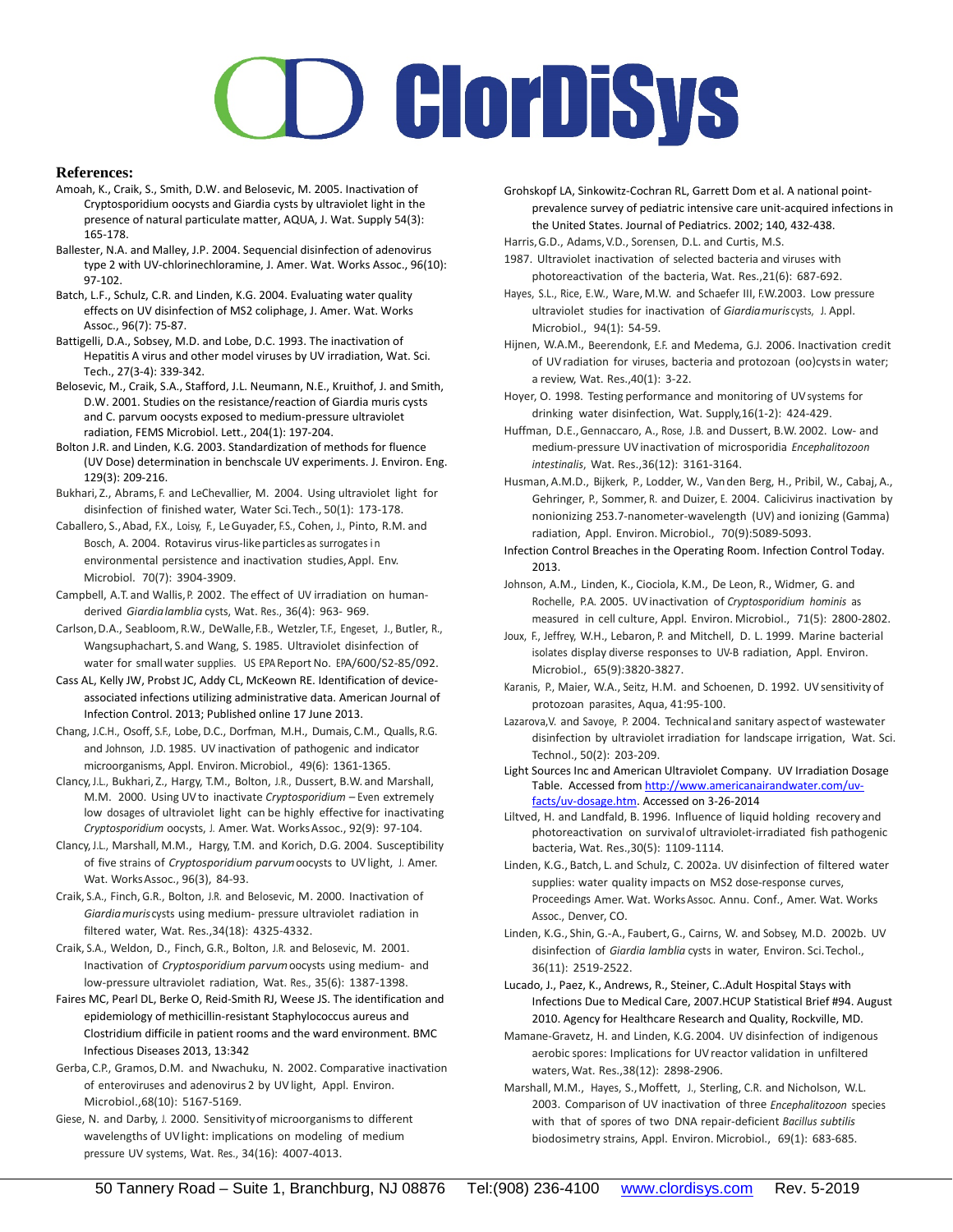### **D** GlorDiSys

- Martin, E.L., Reinhardt, R.L., Baum, L.L., Becker, M.R., Shaffer, J.J. and Kokjohn, T.A. 2000. The effects of ultraviolet radiation on the moderate halophile *Halomonas elongata* and the extreme halophile *Halobacterium salinarum*, Can. J. Microbiol., 46(2): 180-187.
- Maya, C., Beltran, N., Jimenez, B. and Bonilla, P. 2003. Evaluationof the UV disinfection process in bacteria and amphizoic amoebae inactivation, Wat. Sci.Technol.: Wat. Supply, 3(4): 285-291.
- Meng, Q.S. and Gerba, C.P. 1996. Comparative inactivation of enteric adenoviruses, poliovirus and coliphages by ultraviolet irradiation, Wat. Res., 30(11):2665-2668.
- Mofidi, A.A., Meyer, E.A., Wallis,P.M., Chou, C.I., Meyer, B.P., Ramalingam,S. and Coffey, B.M. 2002. The effect of UV light on the inactivation of *Giardialamblia* and *Giardiamuris* cysts as determined by animal infectivity assay, Wat. Res., 36(8): 2098-2108.
- Morita, S., Namikoshi, A., Hirata, T., Oguma, K., Katayama, H., Ohgaki, S., Motoyama, N. and Fujiwara, M. 2002. Efficacity of UVirradiation in inactivating *C. parvum* oocysts, Appl. Environ. Microbiol., 68(11):5387-5393.
- Nieuwstad, T.J. and Havelaar, A.H. 1994. The kinetics of batch ultraviolet inactivation of bacteriophage MS2 and microbiological calibration of an ultraviolet pilot plant, J. Environ. Sci.Health, A29(9): 1993-2007.
- Oguma, K., Katayama, H. and Ohgaki, S.2002. Photoreactivation of *E. coli* after low- or medium- pressure UV disinfection determined by an endonuclease sensitive site assay, Appl. Environ. Microbiol., 68(12), 6029-6035.
- Oguma, K., Katayama, H. and Ohgaki, S.2004. Photoreactivation of *Legionella pneumophila* after inactivation by low- or medium-pressure ultraviolet lamp, Wat. Res., 38(11): 2757-2763.
- Oppenheimer, J.A., Hoagland, J.E., Laine,J.-M.,Jacangelo, J.G. and Bhamrah, A. 1993. Microbial inactivation and charcaterization of toxicity and byproducts occurring in reclaimed wastewater disinfected with UV radiation, Conf. on Planning, Design and Operation of Effluent Disinfection Systems, Whippany, NJ, May 23-25, 1993,
- Pyrek, K. Pathogen Persistence, Transmission and Cross-Contamination Prevention. VIRGO Publishing. Aug 2012.
- Wat. Environ. Fed.,Alexandria, VA Otaki, M., Okuda, A., Tajima, K., Iwasaki, T., Kinoshita, S. and Ohgaki, S.2003. Inactivation differencesof microorganisms by low pressure UVand pulsed xenon lamps, Wat. Sci. Technol., 47(3): 185-190.
- Rauth, A.M. 1965. The physical state of viral nucleic acid and the sensitivity of viruses to ultraviolet light, Biophys. J., 5: 257-273.
- Rice, E.W. and Hoff, J.C. 1981. Inactivation of *Giardia lamblia* cysts by ultraviolet irradiation, Appl. Environ. Microbiol., 42(3): 546-547.
- Shin, G.-A., Linden, K.G. and Sobsey, M.D. 2000. Comparative inactivation of *Cryptosporidium parvum* oocysts and colliphage MS2 by monochromatic UV radiation, Proceedings of Disinfection 2000: Disinfection of Wastes in the New Millennium, New Orleans,Water Environment Federation, Alexandria, VA.
- Shin, G.-A., Linden, K.G., Arrowood, M.J.and Sobsey, M.D. 2001. Lowpressure UVinactivation and DNA repair potential of *C.parvum* oocysts,Appl. Environ. Microbiol., 67(7): 3029-3032.
- Shin,G.A., Linden, K.G. and Sobsey, M.D. 2005. Low pressure ultraviolet inactivation of pathogenic enteric viruses and bacteriophages, J. Environ. Engr. Sci., 4: S7-S11.
- Sommer, R., Weber, G., Cabaj, A., Wekerle, J., Keck, G., and Schauberger, G. 1989. UVinactivation of micro- organismsin water. Zbl. Hyg. 189: 214-224.
- Sommer, R., Haider, T., Cabaj, A., Pribil, W. and Lhotsky, M. 1998. Time dose reciprocity in UV disinfection of water, Water Sci.Technol., 38(12): 145-150.
- Sommer, R., Cabaj, A., Sandu, T. and Lhotsky, M. 1999. Measurement of UV radiation using suspensions of microorganisms, J. Photochem. Photobiol., 53(1-3): 1-5.
- Sommer, R., Lhotsky, M., Haider, T. and Cabaj, A. 2000. UV inactivation, liquidholding recovery, and photoreactivation of *E. coli*O157 and other pathogenic *E. coli*strains in water, J. Food Protection, 63(8): 1015-1020.
- Sommer, R., Pribil, W., Appelt, S.,Gehringer, P., Eschweiler, H., Leth, H., Cabaj, A. and Haider, T. 2001. Inactivation of bacteriophagesin water by meansof non-ionizing (UV-253.7 nm) and ionizing (gamma) radiation: A comparative approach, Wat. Res., 35(13): 3109- 3116.
- Srinivasan MD, Arjun, American Recovery and Reinvestment Act Epidemiology and Laboratory Capacity (ELC) for Infectious Disease Program Healthcare-Associated Infections (HAIs) Grantee Meeting CDR Oct 19-20 2009.
- Thurston-Enriquez, J.A. , Haas, C.N. , Jacangelo, J. , Riley, K. and Gerba, C.P. 2003. Inactivation of feline calcivirus and adenovirustype 40 by UV radiation, Appl. Environ. Microbiol., 69(1): 577-582.
- Thompson, S.S., Jackson, J.L., Suva-Castillo, M., Yanko, W.A., Jack, Z.E., Kuo, J., Chen, C.L.,Williams, F.P. and Schnurr, D.P. 2003. Detection of infectious human adenoviruses in tertiary-treated and ultraviolet-disinfected wastewater,Wat. Environ. Res., 75(2): 163-170.
- Tosa, K. and Hirata, T. 1998. HRWM-39: Photoreactivation of Salmonella following UVdisinfection, IAWQ 19th Biennial International Conference, Vol. 10, Health- Related Water Microbiology.
- Tosa, K. and Hirata, T. 1999. Photoreactivation of enterohemorrhagic *E. coli* following UV disinfection, Wat. Res., 33(2): 361-366.
- Tree, J.A., Adams, M.R. and Lees, D.N. 1997. Virus inactivation during disinfection of wastewater by chlorination and UV irradiation and the efficacy of F+ bacteriophage as a 'viral indicator', Wat. Sci.Technol., 35(11-12): 227-232.
- Tree, J.A., Adams, M.R. and Lees, D.N. 2005. Disinfection of feline calicivirus (a surrogate for Norovirus) in wastewaters, J. Appl. Microbiol., 98: 155- 162.
- UV-Light.co.UK, UV Light Technology Limited, [https://www.uv-light.co.uk/uv](https://www.uv-light.co.uk/uv-dose-required-for-inactivation-of-viruses-bacteria-moulds-etc/)[dose-required-for-inactivation-of-viruses-bacteria-moulds-etc/](https://www.uv-light.co.uk/uv-dose-required-for-inactivation-of-viruses-bacteria-moulds-etc/)  accessed on 2-20-2018.
- Wiedenmann, A. , Fischer, B., Straub, U., Wang, C.-H., Flehmig, B. and Schoenen, D. 1993. Disinfection of Hepatitis A virus and MS-2 coliphage in water by ultraviolet irradiation: Comparison of UV-susceptibility, Wat. Sci.Tech., 27(3-4): 335-338.
- Wiener-Well Y, Galuty M, Rudensky B, Schlesinger Y, Attias D, Yinnon AM. Nursing and physician attire as possible source of nosocomial infections. American Journal of Infection Control. 2011 Sep;39(7):555-9.
- Wilson, B.R., Roessler, P.F., VanDellen, E., Abbaszadegan, M. and Gerba, C.P. 1992. Coliphage MS-2 as a UV water disinfection efficacy test surrogate for bacterial and viral pathogens, Proceedings, Water Quality Technology Conference,Nov 15-19, 1992, Toronto, Canada, pp. 219-235, Amer. Wat. Works Assoc., Denver, CO.
- Wu, Y., Clevenger,T. and Deng, B. 2005. Impacts of goethite particles on UV disinfection of drinking water, Appl. Environ. Microbiol., 71(7): 4140- 4143.
- Yaun, B.R., Sumner, S.S., Eifert, J.D. and Marcy, J.E. 2003. Response of *Salmonella* and *E. coli*O157:H7 to UV energy, J. Food Protection, 66(6): 1071-1073.